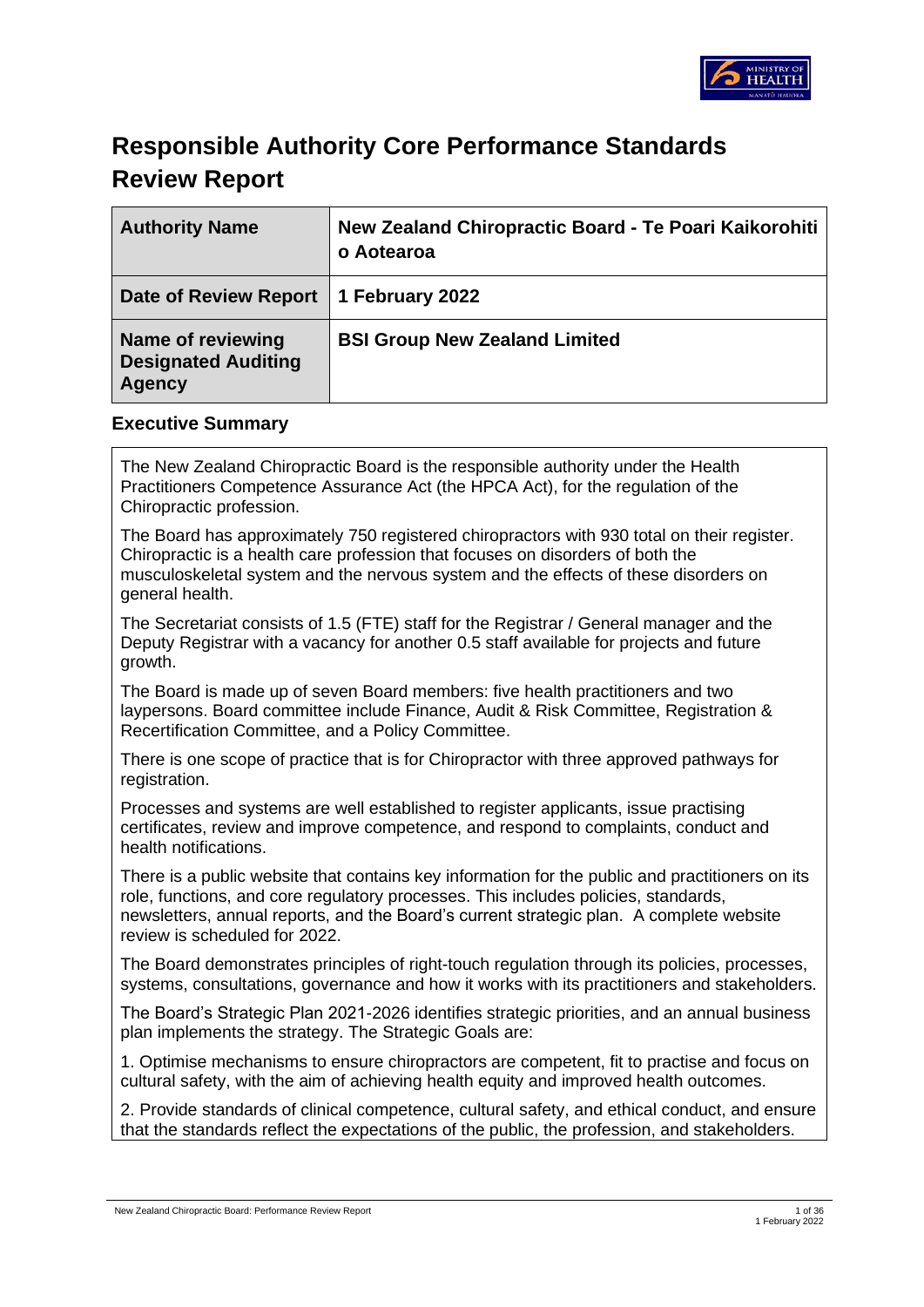

3. Improve the Board's relationship and partnership with the public, the profession, and stakeholders to further the Board's primary purpose – to protect the health and safety of the public.

Key initiatives are being implemented that link to the Strategic Plan include:

- currently reviewing the CPD programme and proposing to move to an annual cycle (currently a two-year cycle), and introduce a requirement for chiropractors to engage and reflect on at least one cultural competency activity each year,
- competency-based standards, draft *Professional Standards for Chiropractors,* are currently undergoing a review, and
- have commissioned work to develop a Te Tiriti o Waitangi statement and framework for integration into the Board's strategic plan and competency standards, and to develop a strategy for engaging with Māori.

The recommendations for improvement identified from this performance review include building on the current initiatives. These are:

- further explore with CCEA more specifically including the New Zealand cultural context in the CCEA's Accreditation standards and Accreditation policy and procedures,
- completing the review of the *Professional Standards for Chiropractors* and implement with the profession, and
- continue the journey for the Board working as a Tiriti engaged organisation applying the principles of equity and a Te Tiriti framework.

This performance review identified a need to update references to privacy legislation in identified polices to refer to the Privacy Act 2020, implement an ongoing and timely policy review process and complete its workforce survey.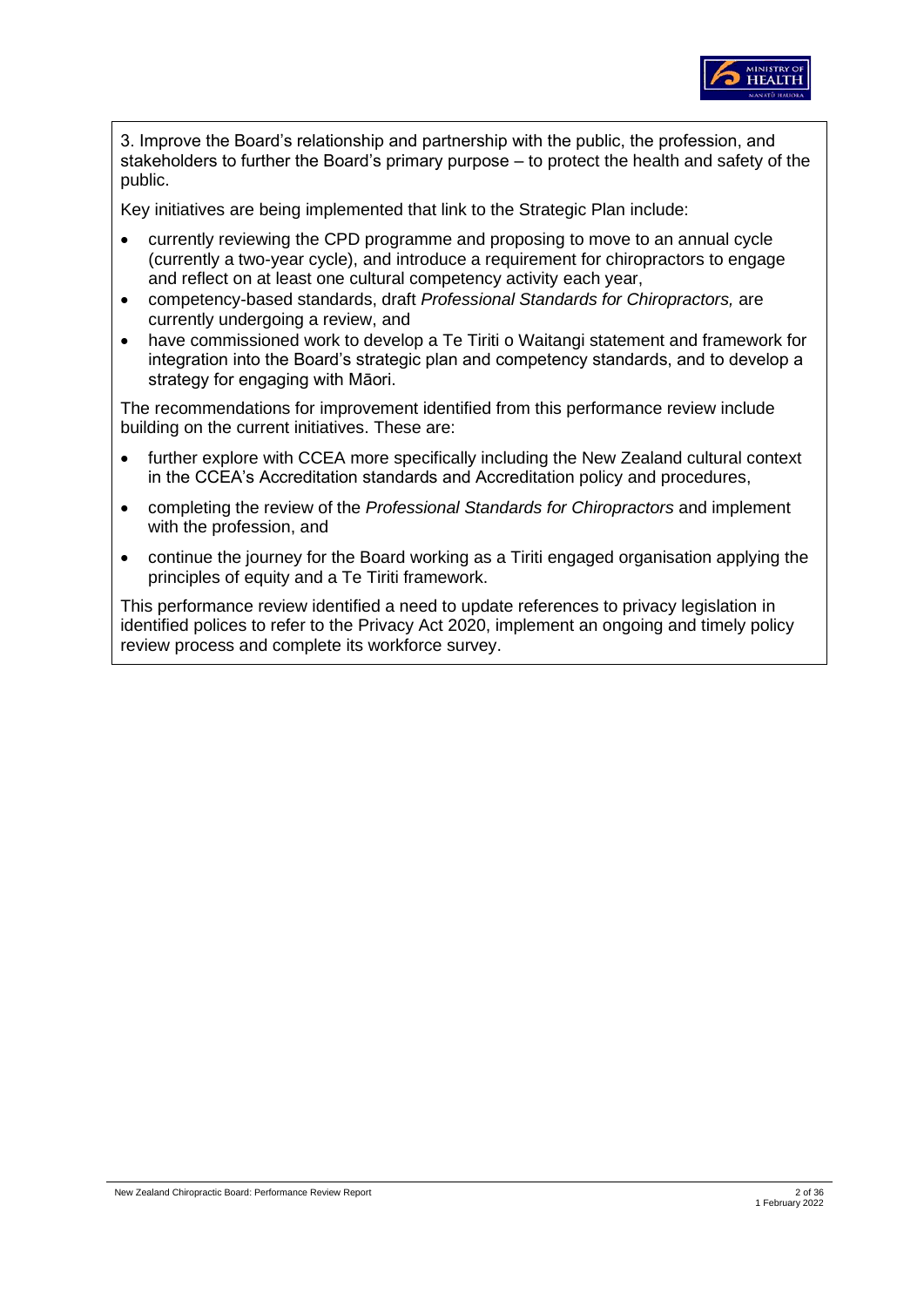

# **Recommendations**

The below table summarises the areas for improvement identified from this review with associated timeframes. Refer to the next section of the report for the full reviewer's comments associated with the recommendation.

| <b>Ref</b><br># | <b>Related core performance</b><br>standards                                                                                                                                                                                                                            | Rating | <b>Risk</b><br>Level | <b>Recommendation</b>                                                                                                                                                                | <b>Timeframe</b><br>(months /<br>date)                                |
|-----------------|-------------------------------------------------------------------------------------------------------------------------------------------------------------------------------------------------------------------------------------------------------------------------|--------|----------------------|--------------------------------------------------------------------------------------------------------------------------------------------------------------------------------------|-----------------------------------------------------------------------|
| 1.3             | the RA has timely,<br>proportionate, and<br>transparent accreditation and<br>monitoring mechanisms to<br>assure itself that the<br>education providers and<br>programmes it accredits<br>deliver graduates who are<br>competent to practise the<br>relevant profession  | PA     | L                    | To further explore with CCEA more<br>specifically including the New<br>Zealand cultural context in the<br>CCEA's Accreditation standards and<br>Accreditation policy and procedures. | $6 - 12$<br>months (up<br>to 31<br>December<br>2022)                  |
| 6.1             | The RA sets standards of<br>clinical and cultural<br>competence and ethical<br>conduct that are:<br>Informed by relevant<br>$\bullet$<br>evidence<br>Clearly articulated and<br>$\bullet$<br>accessible                                                                 | PA     | L                    | To continue to complete review of the<br><b>Professional Standards for</b><br>Chiropractors and implement with the<br>profession.                                                    | $6 - 12$<br>months (up<br>to $31$<br>December<br>2022) and<br>ongoing |
| 10.1            | The RA:<br>Ensures that the<br>$\bullet$<br>principles of equity and<br>of Te Tiriti o Waitangi/<br>the Treaty of Waitangi<br>(as articulated in<br>Whakamaua: Māori<br>Health Action Plan 2020-<br>2025) are followed in the<br>implementation of all its<br>functions | PA     | L                    | To continue the journey for the Board<br>working as a Tiriti-engaged<br>organisation applying the principles of<br>equity and a Te Tiriti framework.                                 | $6 - 12$<br>months (up<br>to 31<br>December<br>2022) and<br>ongoing   |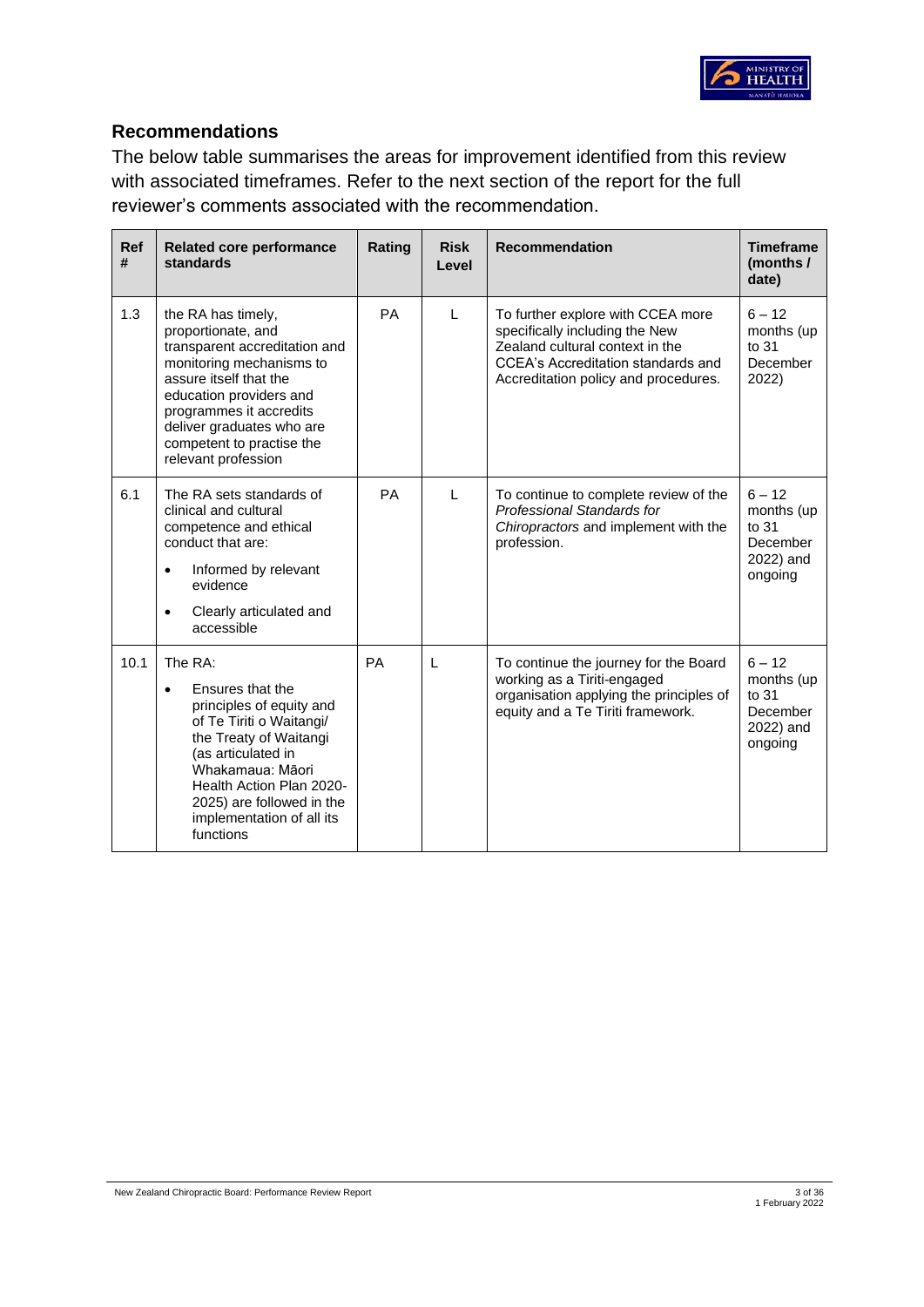

# **Functions under section 118 HPCA Act 2003 and their related core performance standards**

#### **Purpose and requirements**

Responsible Authorities are designated under the Health Practitioners Competence Assurance Act 2003 (the Act) to fulfil certain functions. An amendment in 2019 to the Act adding section 122A, required a performance review of all Responsible Authorities be conducted within three years of enactment. The Ministry of Health (the Ministry) is responsible for the facilitation of these reviews.

Performance reviews provide assurance to the Crown and the public that responsible authorities are performing their functions efficiently and effectively. This includes the assurance that: the responsible authorities are carrying out their required functions in the interests of public safety, their activities focus on protecting the public without being compromised by professional self-interest, and their overall performance supports high public confidence in the regulatory system.

This initial performance reviews will assess a responsible authority's performance against the full set of Core Performance Standards. These standards are aligned with the functions under section 118 of the HCPA Act.

#### **Risk management**

Identify the degree of risk to patient safety and/or public confidence that is associated with the level of attainment the responsible authority achieves for each criterion. Review the 'risk' in relation to its possible impact based on the consequence and likelihood of harm occurring if the responsible authority does not fully attain the criterion. Use the risk management matrix when the audit result for any criterion is partially attained or unattained.

To use the risk management matrix, you need to:

- 1. consider what consequences for consumer safety might follow from the responsible authority achieving partially attained or unattained for a criterion, within a range from extreme/actual harm to negligible risk of harm occurring
- 2. consider how likely it is that this adverse event will occur due to the provider achieving partially attained or unattained for a criterion, within a range from being almost certain to occur to rare
- 3. plot the findings on the risk assessment matrix to identify the level of risk, and prioritise risks in relation to severity
- 4. approve the appropriate action the provider must take to eliminate or minimise risk within the timeframe. Note that timeframes are set based on full resolution of the requirement, which may include a systems change or staff training programme. Anything requiring urgent attention is identified in the report, along with any longer timeframe needed to make sustainable change.

**The Risk management matrix uses a probability versus impact quadrant with the following risk categories: low, low-med, medium and high.**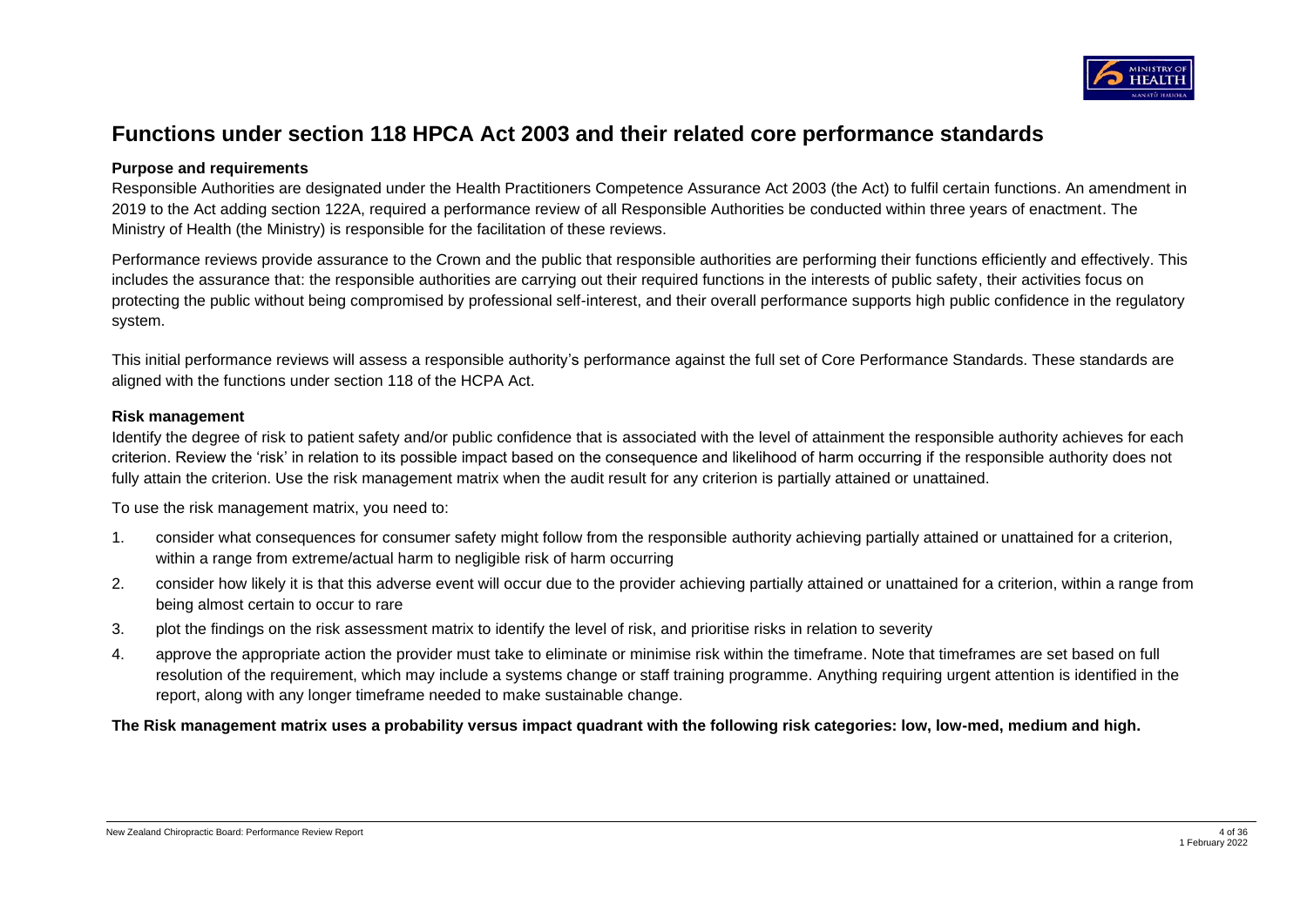

**Function 1: Section 118a) To prescribe the qualifications required for scopes of practice within the profession, and, for that purpose, to accredit and monitor educational institutions and degrees, courses of studies, or programmes Ref # Related core performance standards Reviewer's comments Rating**  Rating **(FA/PA/UA) Risk Level if PA /UA (L, L-M, M, H) Recommendation Timeframe (months / date)** 1.1 **the RA has defined clear and coherent** competencies for each scope of practice There is one scope of practice, Chiropractor with three approved pathways for registration and this document is on the Board's website. The Board has defined clear and coherent competencies for the chiropractor scope of practice: • Competency-based professional standards for chiropractors • Standards of cultural competence Code of ethics • Advertising policy FA 1.2 | the RA has prescribed qualifications aligned to those competencies for each scope of practice The Gazette notice 10/12/12 identifies that registration as a chiropractor in New Zealand under the Chiropractic Board Scope of Practice requires either: a Council on Chiropractic Education Australasia (CCEA) accredited Chiropractic qualification from the New Zealand College of Chiropractic, Auckland; or • a pass in an examination set by the New Zealand Chiropractic Board for chiropractors trained overseas who have graduated from an institution with accreditation status as recognised by a member body of the Council on FA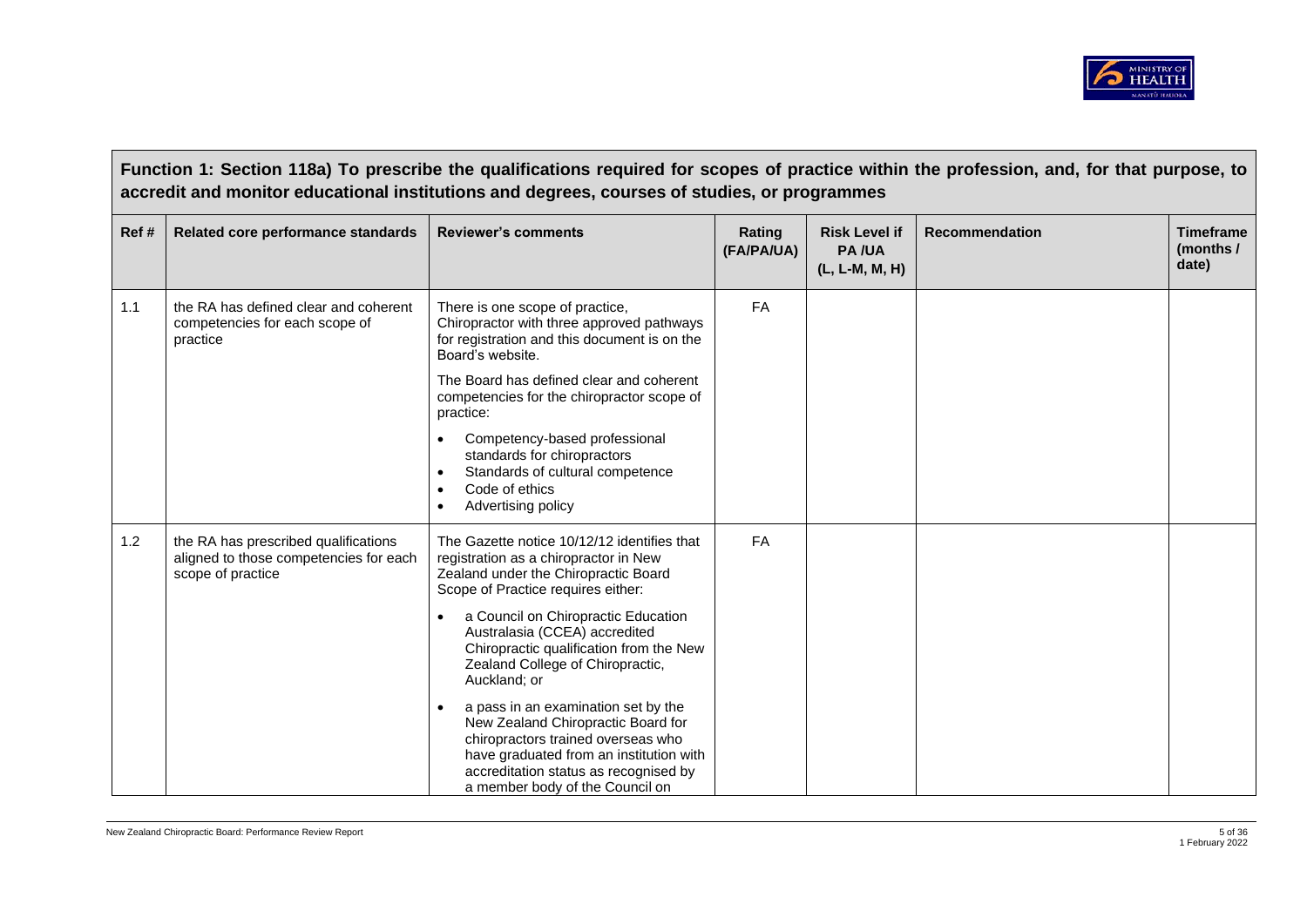

|      |                                                                                                                                                                                                                                                               | Function 1: Section 118a) To prescribe the qualifications required for scopes of practice within the profession, and, for that purpose, to<br>accredit and monitor educational institutions and degrees, courses of studies, or programmes                                                                                                                                                                                                   |                      |                                                        |                                                                                                                                                                                             |                                                      |
|------|---------------------------------------------------------------------------------------------------------------------------------------------------------------------------------------------------------------------------------------------------------------|----------------------------------------------------------------------------------------------------------------------------------------------------------------------------------------------------------------------------------------------------------------------------------------------------------------------------------------------------------------------------------------------------------------------------------------------|----------------------|--------------------------------------------------------|---------------------------------------------------------------------------------------------------------------------------------------------------------------------------------------------|------------------------------------------------------|
| Ref# | Related core performance standards                                                                                                                                                                                                                            | <b>Reviewer's comments</b>                                                                                                                                                                                                                                                                                                                                                                                                                   | Rating<br>(FA/PA/UA) | <b>Risk Level if</b><br><b>PA/UA</b><br>(L, L-M, M, H) | <b>Recommendation</b>                                                                                                                                                                       | <b>Timeframe</b><br>(months /<br>date)               |
|      |                                                                                                                                                                                                                                                               | Chiropractic Education International<br>(CCEI); or<br>under the provision of the Trans-<br>$\bullet$<br>Tasman Mutual Recognition Act 1997,<br>registration by the Chiropractic Board<br>of Australia at the time of application.                                                                                                                                                                                                            |                      |                                                        |                                                                                                                                                                                             |                                                      |
| 1.3  | the RA has timely, proportionate, and<br>transparent accreditation and<br>monitoring mechanisms to assure itself<br>that the education providers and<br>programmes it accredits deliver<br>graduates who are competent to<br>practise the relevant profession | New Zealand has one educational<br>institution providing one chiropractic<br>qualification: the New Zealand College of<br>Chiropractic (NZCC). The Board contracts<br>the Council on Chiropractic Education<br>Australasia (CCEA) to undertake the<br>accreditation and monitoring of NZCC. The<br>Board has one constituted member on the<br>CCEA Board.                                                                                    | PA                   |                                                        | To further explore with CCEA more<br>specifically including the New<br>Zealand cultural context in the<br><b>CCEA's Accreditation standards and</b><br>Accreditation policy and procedures. | $6 - 12$<br>months (up<br>to 31<br>December<br>2022) |
|      |                                                                                                                                                                                                                                                               | Accreditation and monitoring of the<br>programmes and the NZCC are framed<br>within a set of consistently applied<br>standards. The NZCC programme is<br>accredited for a set period and is subject to<br>ongoing monitoring by CCEA and the<br>Board. If, during the monitoring process, it<br>is found that the standards are no longer<br>being met, conditions may be imposed, or<br>the accreditation of a programme may be<br>revoked. |                      |                                                        |                                                                                                                                                                                             |                                                      |
|      |                                                                                                                                                                                                                                                               | At the end of an accreditation, CCEA<br>provides the Board with a comprehensive<br>report and their recommendations of<br>accreditation status, where any concerns                                                                                                                                                                                                                                                                           |                      |                                                        |                                                                                                                                                                                             |                                                      |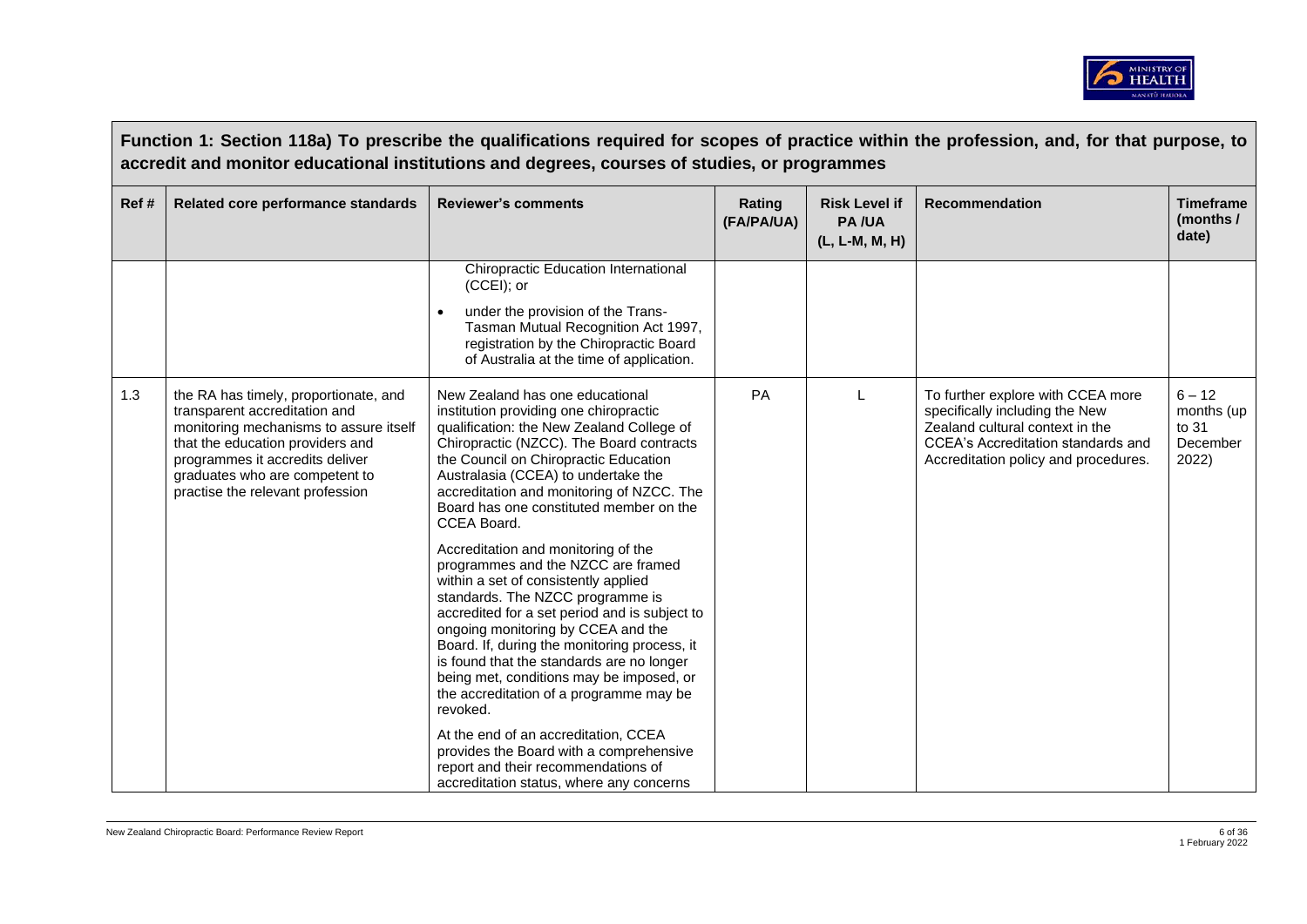

|       |                                                                   | Function 1: Section 118a) To prescribe the qualifications required for scopes of practice within the profession, and, for that purpose, to<br>accredit and monitor educational institutions and degrees, courses of studies, or programmes                                                                          |                      |                                                        |                       |                                        |
|-------|-------------------------------------------------------------------|---------------------------------------------------------------------------------------------------------------------------------------------------------------------------------------------------------------------------------------------------------------------------------------------------------------------|----------------------|--------------------------------------------------------|-----------------------|----------------------------------------|
| Ref # | Related core performance standards                                | <b>Reviewer's comments</b>                                                                                                                                                                                                                                                                                          | Rating<br>(FA/PA/UA) | <b>Risk Level if</b><br><b>PA/UA</b><br>(L, L-M, M, H) | <b>Recommendation</b> | <b>Timeframe</b><br>(months /<br>date) |
|       |                                                                   | raised are addressed. The Board provides<br>the final decision on granting accreditation.                                                                                                                                                                                                                           |                      |                                                        |                       |                                        |
|       |                                                                   | The accredited programme must<br>demonstrate alignment with the clinical and<br>cultural competence standards, and the<br>ethical standards required of chiropractors.<br>The programme is conducted in<br>accordance CCEA's Accreditation<br>standards and Accreditation policy and<br>procedures.                 |                      |                                                        |                       |                                        |
|       |                                                                   | NZCC's last accreditation was granted<br>April 2016. An accreditation was scheduled<br>for 2021, however, due to the impacts of<br>COVID-19, the Board and CCEA agreed to<br>grant a 12-month extension and they are<br>accredited to 30 June 2022.                                                                 |                      |                                                        |                       |                                        |
|       |                                                                   | The CCEA provides an annual report to the<br>Chiropractic Board of New Zealand.                                                                                                                                                                                                                                     |                      |                                                        |                       |                                        |
|       |                                                                   | The Board's current review competency-<br>based standards for draft Professional<br>Standards for Chiropractors scheduled to<br>completed early 2022 could link to the<br><b>CCEA's Accreditation standards and</b><br>Accreditation policy and procedures<br>including a specific New Zealand cultural<br>context. |                      |                                                        |                       |                                        |
| 1.4   | the RA takes appropriate actions where<br>concerns are identified | Monitoring allows for early intervention by<br>the Board if concerns are raised about an<br>accredited qualification and maximises the<br>likelihood that students enrolled in the                                                                                                                                  | FA                   |                                                        |                       |                                        |

 $\sqrt{2}$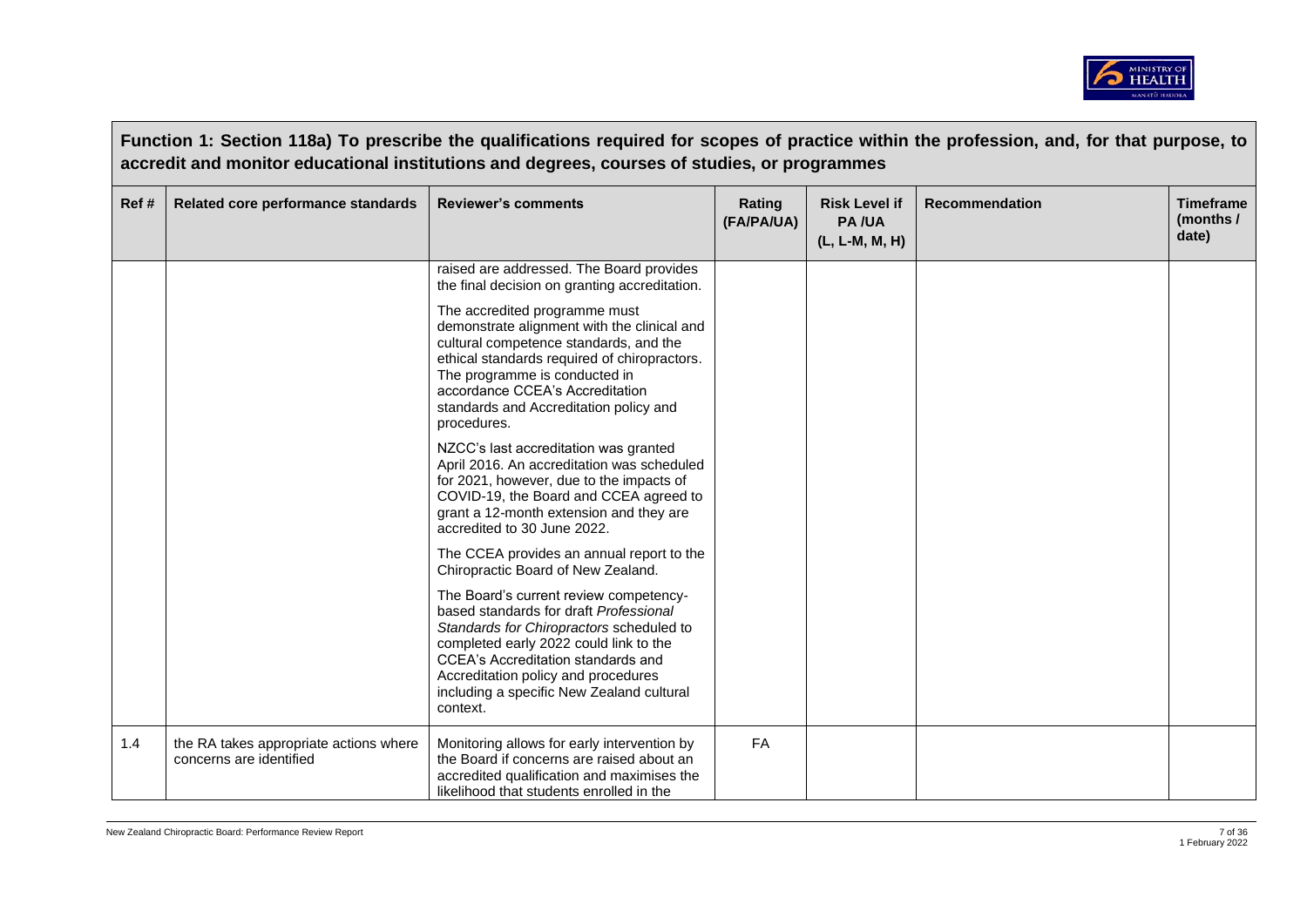

|      |                                    | Function 1: Section 118a) To prescribe the qualifications required for scopes of practice within the profession, and, for that purpose, to<br>accredit and monitor educational institutions and degrees, courses of studies, or programmes                                                                                                                       |                      |                                                        |                       |                                        |
|------|------------------------------------|------------------------------------------------------------------------------------------------------------------------------------------------------------------------------------------------------------------------------------------------------------------------------------------------------------------------------------------------------------------|----------------------|--------------------------------------------------------|-----------------------|----------------------------------------|
| Ref# | Related core performance standards | <b>Reviewer's comments</b>                                                                                                                                                                                                                                                                                                                                       | Rating<br>(FA/PA/UA) | <b>Risk Level if</b><br><b>PA/UA</b><br>(L, L-M, M, H) | <b>Recommendation</b> | <b>Timeframe</b><br>(months /<br>date) |
|      |                                    | programme can complete their studies and<br>graduate with a qualification recognised by<br>the Board. The ongoing monitoring of the<br>NZCC programme is managed through<br>CCEA.                                                                                                                                                                                |                      |                                                        |                       |                                        |
|      |                                    | The CCEA's Accreditation Policies and<br>procedures (July 2015) includes:                                                                                                                                                                                                                                                                                        |                      |                                                        |                       |                                        |
|      |                                    | Annual reports: Member Institutions shall<br>report annually their financial status,<br>enrolment, and other data on their<br>operations. Other data should include<br>student progress profiles (pass/fail rates<br>per year of course), significant curriculum<br>developments/changes, plus an update on<br>progress in implementing their strategic<br>plan. |                      |                                                        |                       |                                        |
|      |                                    | CCEA completed the annual program<br>report 2021 with the New Zealand College<br>of Chiropractic.                                                                                                                                                                                                                                                                |                      |                                                        |                       |                                        |
|      |                                    | Progress reports: Member Institutions shall<br>provide Progress reports in certain<br>situations: i. as required by Council in<br>connection with (re) accreditation findings;<br>ii. where a substantive program or<br>institutional change is planned; iii. where a<br>decision is made to suspend or discontinue<br>an accredited program.                    |                      |                                                        |                       |                                        |
|      |                                    | In addition, the Board's Chair, and<br>Registrar/General Manager meet with the<br>NZCC executive team annually to view                                                                                                                                                                                                                                           |                      |                                                        |                       |                                        |

 $\overline{\phantom{a}}$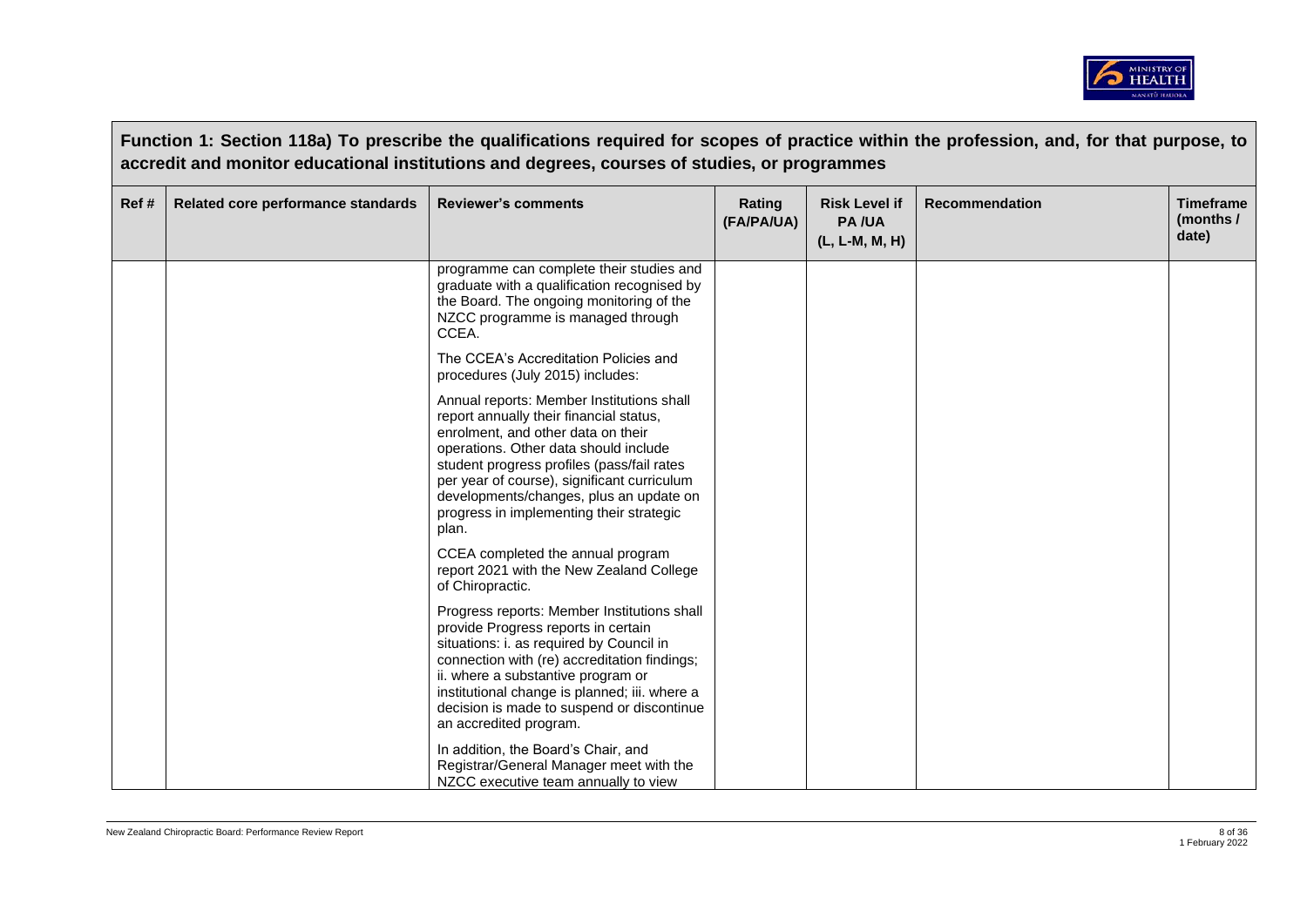

|       | Function 1: Section 118a) To prescribe the qualifications required for scopes of practice within the profession, and, for that purpose, to<br>accredit and monitor educational institutions and degrees, courses of studies, or programmes |                                                                                                                                                                                                                                                                                                                                                                                                                                            |                      |                                                          |                       |                                        |  |
|-------|--------------------------------------------------------------------------------------------------------------------------------------------------------------------------------------------------------------------------------------------|--------------------------------------------------------------------------------------------------------------------------------------------------------------------------------------------------------------------------------------------------------------------------------------------------------------------------------------------------------------------------------------------------------------------------------------------|----------------------|----------------------------------------------------------|-----------------------|----------------------------------------|--|
| Ref # | Related core performance standards                                                                                                                                                                                                         | <b>Reviewer's comments</b>                                                                                                                                                                                                                                                                                                                                                                                                                 | Rating<br>(FA/PA/UA) | <b>Risk Level if</b><br><b>PA/UA</b><br>$(L, L-M, M, H)$ | <b>Recommendation</b> | <b>Timeframe</b><br>(months /<br>date) |  |
|       |                                                                                                                                                                                                                                            | NZCC's facilities and to discuss the year<br>that was. The Board Chair also observes<br>the final year student's end of year exam.<br>In response to the COVID-19 pandemic,<br>CCEA implemented regular meetings with<br>the heads of all schools for Australasian<br>chiropractic programmes. Summary reports<br>were provided, and joint follow up meetings<br>are held with the Board, CCEA and the<br>Chiropractic Board of Australia. |                      |                                                          |                       |                                        |  |
|       |                                                                                                                                                                                                                                            | In addition, the CCEA executive and the<br>Board's General Manager conduct<br>quarterly meetings where topics of mutual<br>interests are discussed.                                                                                                                                                                                                                                                                                        |                      |                                                          |                       |                                        |  |

 $\sqrt{2}$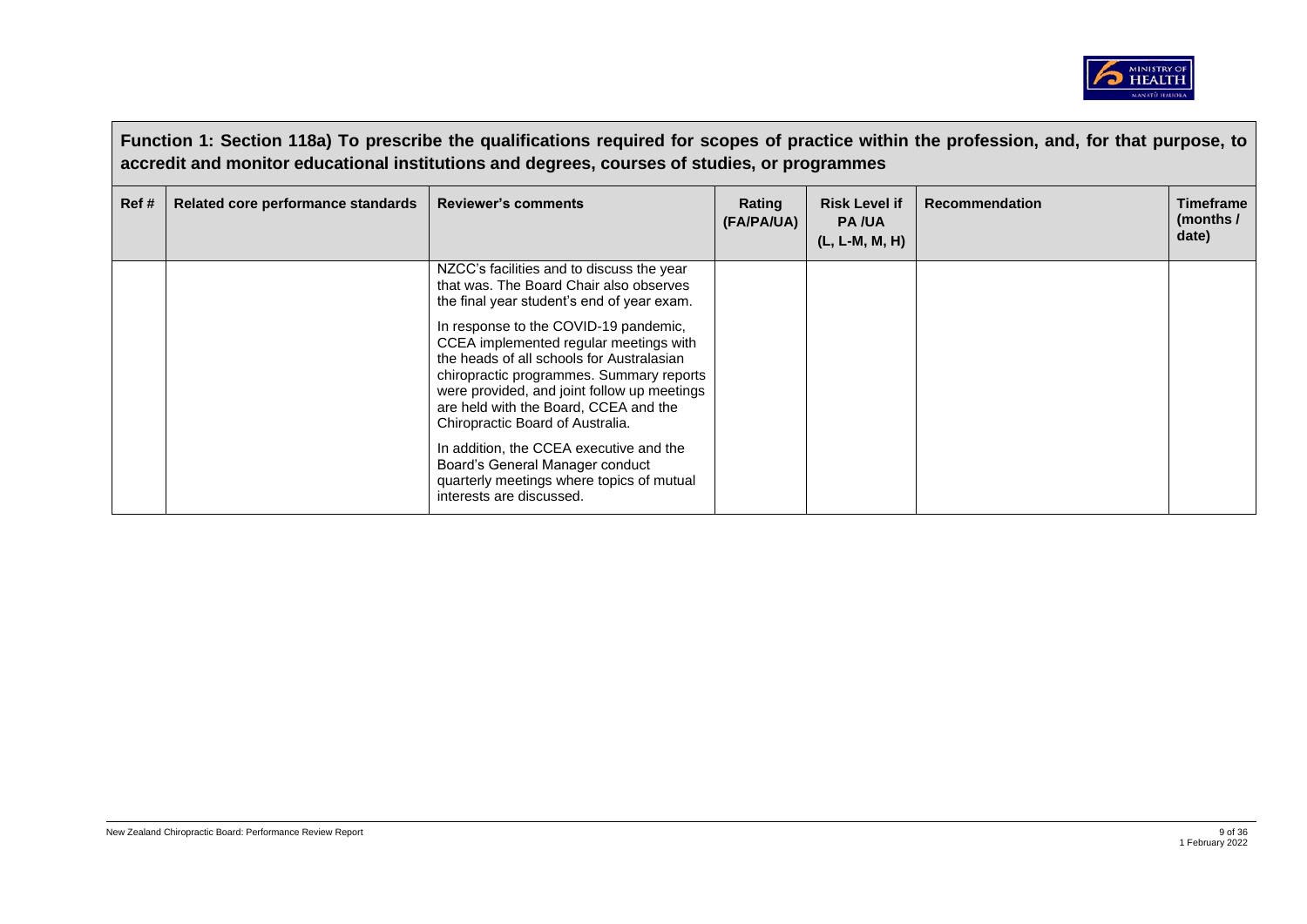

|      | Function 2: Section 118b) To authorise the registration of health practitioners under this Act, and to maintain registers                                                     |                                                                                                                                                                                                                                                                                                                                                                                                                                                                                                                                                                                                                                                                                                                                                                                                                                                                                                                                                    |                      |                                                          |                       |                                        |  |  |
|------|-------------------------------------------------------------------------------------------------------------------------------------------------------------------------------|----------------------------------------------------------------------------------------------------------------------------------------------------------------------------------------------------------------------------------------------------------------------------------------------------------------------------------------------------------------------------------------------------------------------------------------------------------------------------------------------------------------------------------------------------------------------------------------------------------------------------------------------------------------------------------------------------------------------------------------------------------------------------------------------------------------------------------------------------------------------------------------------------------------------------------------------------|----------------------|----------------------------------------------------------|-----------------------|----------------------------------------|--|--|
|      | Section 118c) To consider applications for annual practicing certificates                                                                                                     |                                                                                                                                                                                                                                                                                                                                                                                                                                                                                                                                                                                                                                                                                                                                                                                                                                                                                                                                                    |                      |                                                          |                       |                                        |  |  |
| Ref# | Related core performance standards                                                                                                                                            | <b>Reviewer's comments</b>                                                                                                                                                                                                                                                                                                                                                                                                                                                                                                                                                                                                                                                                                                                                                                                                                                                                                                                         | Rating<br>(FA/PA/UA) | <b>Risk Level if</b><br><b>PA/UA</b><br>$(L, L-M, M, H)$ | <b>Recommendation</b> | <b>Timeframe</b><br>(months /<br>date) |  |  |
| 2.1  | The RA maintains and publishes an<br>accessible, accurate register of<br>registrants (including, where permitted,<br>any conditions on their practice)                        | The Board's public register is available on<br>their website and the public can easily<br>search for a practitioner. Searches can be<br>carried out via name, registration number<br>or practice status. It is connected to the<br>(NERS) database and updates in real time.<br>Conditions on scope of practice are<br>displayed except for those related to health<br>issues. Where a practitioner has conditions<br>on their practice due to health concerns,<br>the condition on the register is stated as<br>"please contact the Board for conditions."<br>This alerts the reader that the practitioner<br>is subject to conditions on their practice<br>and therefore acts to protect public health<br>and safety while also protecting the privacy<br>of the practitioner in terms of sensitive<br>health information.<br>The currency of the register is reviewed<br>yearly after the close of the APC renewal<br>period (expire 31 March). | <b>FA</b>            |                                                          |                       |                                        |  |  |
| 2.2  | The RA has clear, transparent, and<br>timely mechanisms to consider<br>applications and to:<br>Register applicants who meet all<br>statutory requirements for<br>registration | Registration<br>The Board has polices / guidelines and<br>registration information on its website, for<br>Zealand graduates, Australian registered<br>(TTMRA applicants), and Overseas<br>educated.<br>Registration applications are managed by<br>the Deputy Registrar who works under                                                                                                                                                                                                                                                                                                                                                                                                                                                                                                                                                                                                                                                            | FA                   |                                                          |                       |                                        |  |  |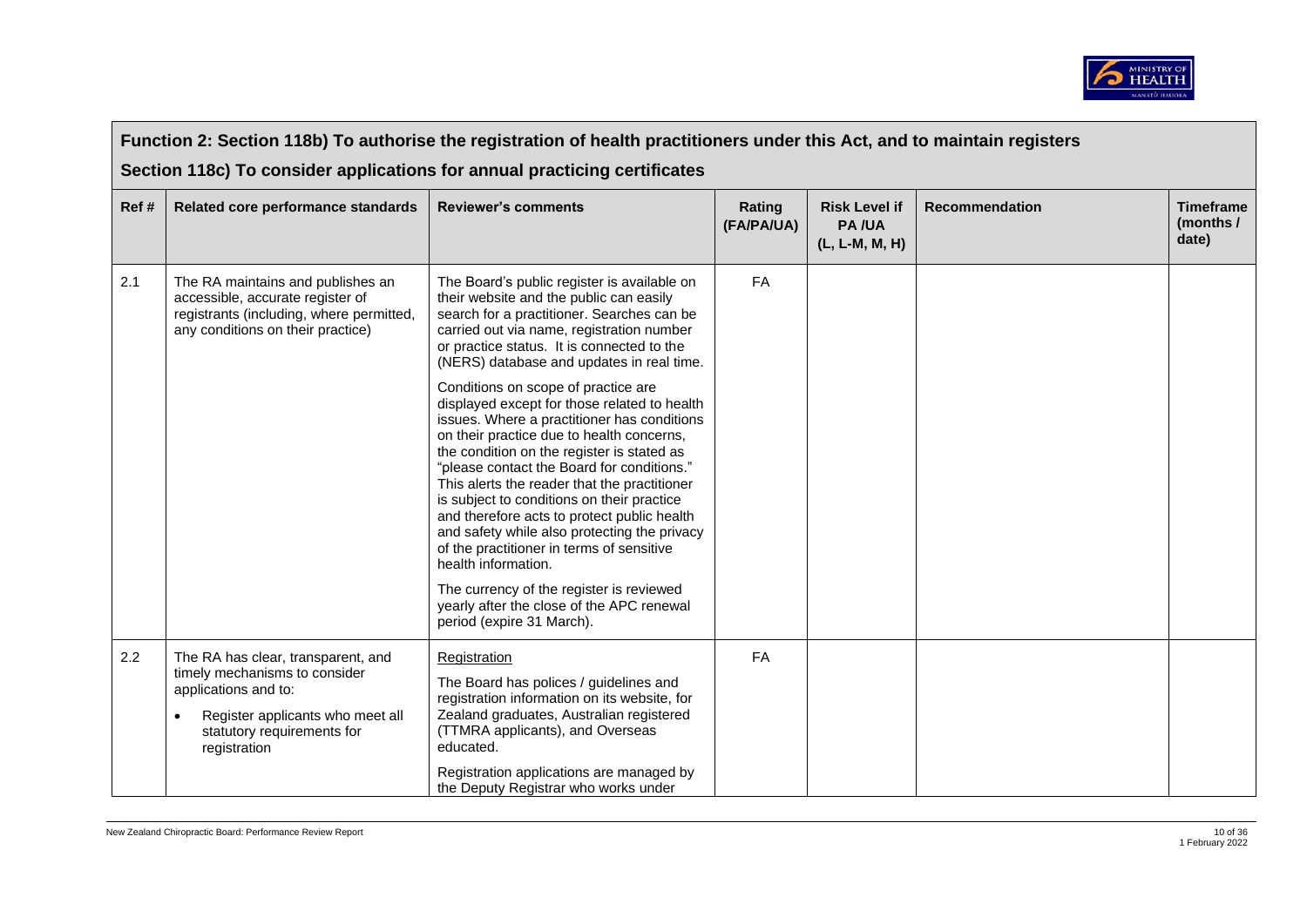

|      | Function 2: Section 118b) To authorise the registration of health practitioners under this Act, and to maintain registers                     |                                                                                                                                                                                                                                                                                         |                      |                                                        |                       |                                        |  |
|------|-----------------------------------------------------------------------------------------------------------------------------------------------|-----------------------------------------------------------------------------------------------------------------------------------------------------------------------------------------------------------------------------------------------------------------------------------------|----------------------|--------------------------------------------------------|-----------------------|----------------------------------------|--|
|      |                                                                                                                                               | Section 118c) To consider applications for annual practicing certificates                                                                                                                                                                                                               |                      |                                                        |                       |                                        |  |
| Ref# | Related core performance standards                                                                                                            | <b>Reviewer's comments</b>                                                                                                                                                                                                                                                              | Rating<br>(FA/PA/UA) | <b>Risk Level if</b><br><b>PA/UA</b><br>(L, L-M, M, H) | <b>Recommendation</b> | <b>Timeframe</b><br>(months /<br>date) |  |
|      | Issue practicing certificates to<br>applicants in a timely manner<br>Manage any requests for reviews<br>of decisions made under<br>delegation | delegation from the Registrar. Currently,<br>New Zealand graduates can apply for<br>registration online. By the end of the<br>2020/2021 financial year, all applicants will<br>be able to complete their registration<br>application online.<br>The Board's English Language Policy for |                      |                                                        |                       |                                        |  |
|      |                                                                                                                                               | Registration applies to all applicants<br>applying to register with the Board where<br>English is not their first language. This<br>includes applicants who have received<br>their education in Aotearoa New Zealand,<br>and those who received their education<br>elsewhere.           |                      |                                                        |                       |                                        |  |
|      |                                                                                                                                               | The Criminal History Policy requires all<br>applicants to complete declarations<br>regarding any convictions in any court in<br>New Zealand or elsewhere of any offence<br>punishable by imprisonment for a term of<br>three-months or longer.                                          |                      |                                                        |                       |                                        |  |
|      |                                                                                                                                               | If a criminal conviction is declared, the<br>applicant is required to complete a<br>Reflection Sheet which is submitted with<br>their registration application to the<br><b>Registration &amp; Recertification Committee</b><br>for review.                                             |                      |                                                        |                       |                                        |  |
|      |                                                                                                                                               | All overseas-educated practitioners (who<br>are not registered in Australia) are required<br>to undergo a competence examination<br>through CCEA as per the Gazette notice.<br>This exam ensures the Board the                                                                          |                      |                                                        |                       |                                        |  |

 $\Gamma$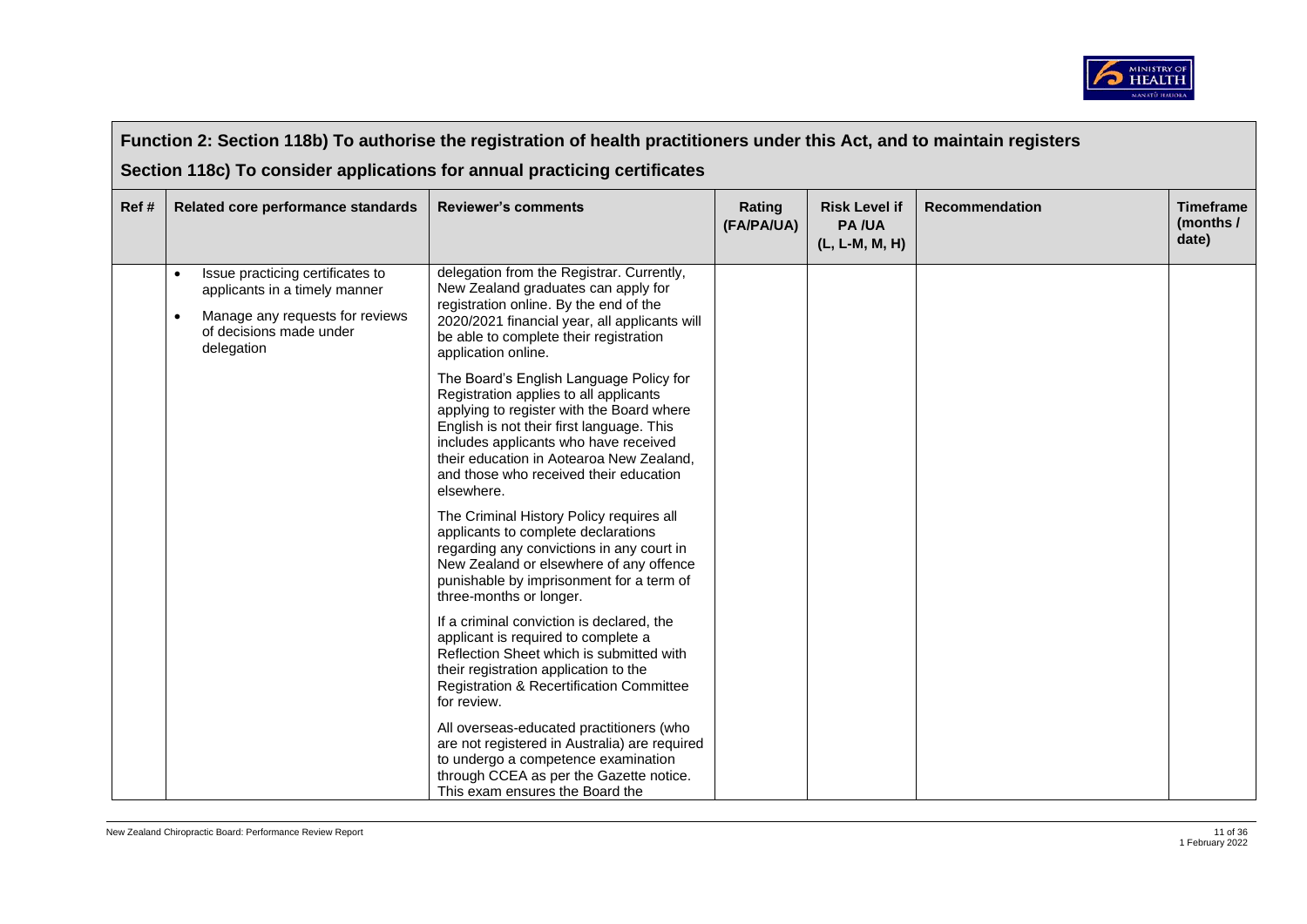

|       | Function 2: Section 118b) To authorise the registration of health practitioners under this Act, and to maintain registers |                                                                                                                                                                                                                                                                                                                                                                                                                                                                                                                                          |                      |                                                        |                       |                                        |  |  |
|-------|---------------------------------------------------------------------------------------------------------------------------|------------------------------------------------------------------------------------------------------------------------------------------------------------------------------------------------------------------------------------------------------------------------------------------------------------------------------------------------------------------------------------------------------------------------------------------------------------------------------------------------------------------------------------------|----------------------|--------------------------------------------------------|-----------------------|----------------------------------------|--|--|
|       |                                                                                                                           | Section 118c) To consider applications for annual practicing certificates                                                                                                                                                                                                                                                                                                                                                                                                                                                                |                      |                                                        |                       |                                        |  |  |
| Ref # | Related core performance standards                                                                                        | <b>Reviewer's comments</b>                                                                                                                                                                                                                                                                                                                                                                                                                                                                                                               | Rating<br>(FA/PA/UA) | <b>Risk Level if</b><br><b>PA/UA</b><br>(L, L-M, M, H) | <b>Recommendation</b> | <b>Timeframe</b><br>(months /<br>date) |  |  |
|       |                                                                                                                           | chiropractor is competent to practice in<br>New Zealand.                                                                                                                                                                                                                                                                                                                                                                                                                                                                                 |                      |                                                        |                       |                                        |  |  |
|       |                                                                                                                           | Chiropractors who completed their primary<br>education in a jurisdiction other than New<br>Zealand do not receive education in<br>aspects of healthcare unique to New<br>Zealand. Therefore, the Board set a Newly<br>Registered Overseas-Trained Practitioners<br>Recertification Programme requiring all<br>chiropractors whose primary qualification<br>was not obtained in New Zealand, and who<br>register or re-register as a chiropractor<br>after April 2020, to complete education on<br>practising in the New Zealand context. |                      |                                                        |                       |                                        |  |  |
|       |                                                                                                                           | All chiropractors to whom this<br>recertification programme applies must<br>successfully complete the following three-<br>training courses relevant to the practice of<br>chiropractic in New Zealand: Mauriora:<br>Foundation course in cultural competence,<br>Clarify: Overview of the New Zealand<br>Health Sector, and Clarify: Obligations of<br>Health Practitioners under the Health<br>Practitioners Competence Assurance Act<br>2003.                                                                                          |                      |                                                        |                       |                                        |  |  |
|       |                                                                                                                           | The Deputy Registrar undertakes an<br>annual visit to the NZCC to talk to the final<br>year students where the registration<br>process is outlined.                                                                                                                                                                                                                                                                                                                                                                                      |                      |                                                        |                       |                                        |  |  |
|       |                                                                                                                           | From time to time, visiting chiropractors<br>come to New Zealand to present at NZCC                                                                                                                                                                                                                                                                                                                                                                                                                                                      |                      |                                                        |                       |                                        |  |  |

 $\overline{\phantom{a}}$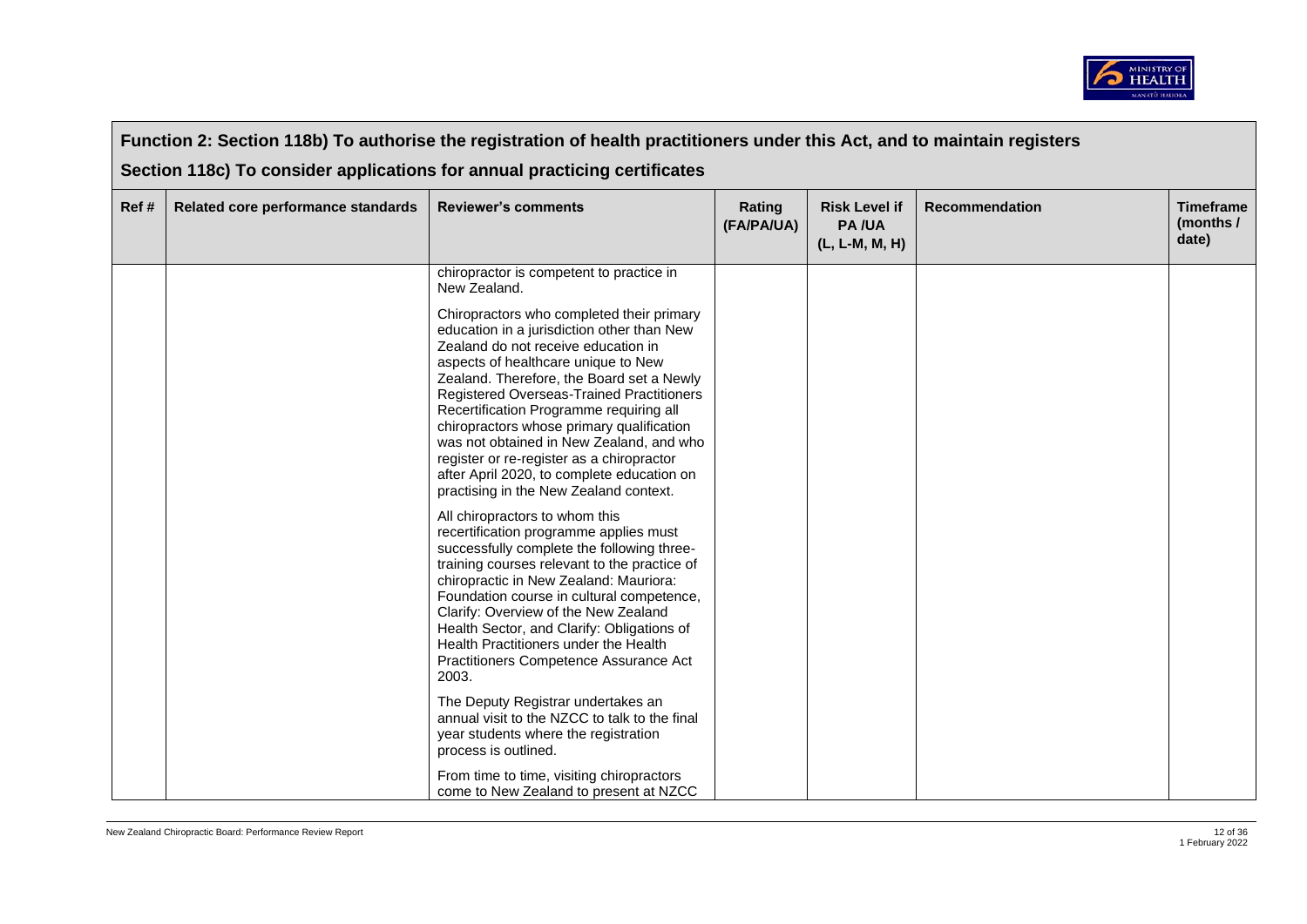

|      |                                    | Function 2: Section 118b) To authorise the registration of health practitioners under this Act, and to maintain registers                                                                                                                                                  |                      |                                                        |                       |                                        |
|------|------------------------------------|----------------------------------------------------------------------------------------------------------------------------------------------------------------------------------------------------------------------------------------------------------------------------|----------------------|--------------------------------------------------------|-----------------------|----------------------------------------|
|      |                                    | Section 118c) To consider applications for annual practicing certificates                                                                                                                                                                                                  |                      |                                                        |                       |                                        |
| Ref# | Related core performance standards | <b>Reviewer's comments</b>                                                                                                                                                                                                                                                 | Rating<br>(FA/PA/UA) | <b>Risk Level if</b><br><b>PA/UA</b><br>(L, L-M, M, H) | <b>Recommendation</b> | <b>Timeframe</b><br>(months /<br>date) |
|      |                                    | or conferences. In response, the Board<br>developed a Visiting Chiropractors to New<br>Zealand policy outlining the requirements<br>of those coming to New Zealand                                                                                                         |                      |                                                        |                       |                                        |
|      |                                    | <b>Annual Practising Certificates</b>                                                                                                                                                                                                                                      |                      |                                                        |                       |                                        |
|      |                                    | Once registered, chiropractors can apply<br>online to hold an annual practising<br>certificate (APC), hold a non-practising<br>status or be removed from the register.                                                                                                     |                      |                                                        |                       |                                        |
|      |                                    | There is an Issuing Practising Certificates<br>Policy (including return to practice).                                                                                                                                                                                      |                      |                                                        |                       |                                        |
|      |                                    | Once payment has been received and the<br>application is reviewed by Deputy<br>Registrar, the APC is issued, usually within<br>24-48 hours of a completed application.<br>Chiropractors can complete a paper<br>application for a partial year (three-month)<br><b>APC</b> |                      |                                                        |                       |                                        |
|      |                                    | The Annual Practising Certificate (APC)<br>and disciplinary levy fees are reviewed<br>each year at the Board's August meeting to<br>ensure they are fit for purpose and will<br>meet the Board's financial obligations.                                                    |                      |                                                        |                       |                                        |
|      |                                    | <b>Reviewing Decisions Made Under</b><br>Delegation                                                                                                                                                                                                                        |                      |                                                        |                       |                                        |
|      |                                    | All applications that cannot be approved by<br>the Deputy Registrar are initially reviewed<br>by the Registrar, and then by the Board's<br>Registration and Recertification                                                                                                |                      |                                                        |                       |                                        |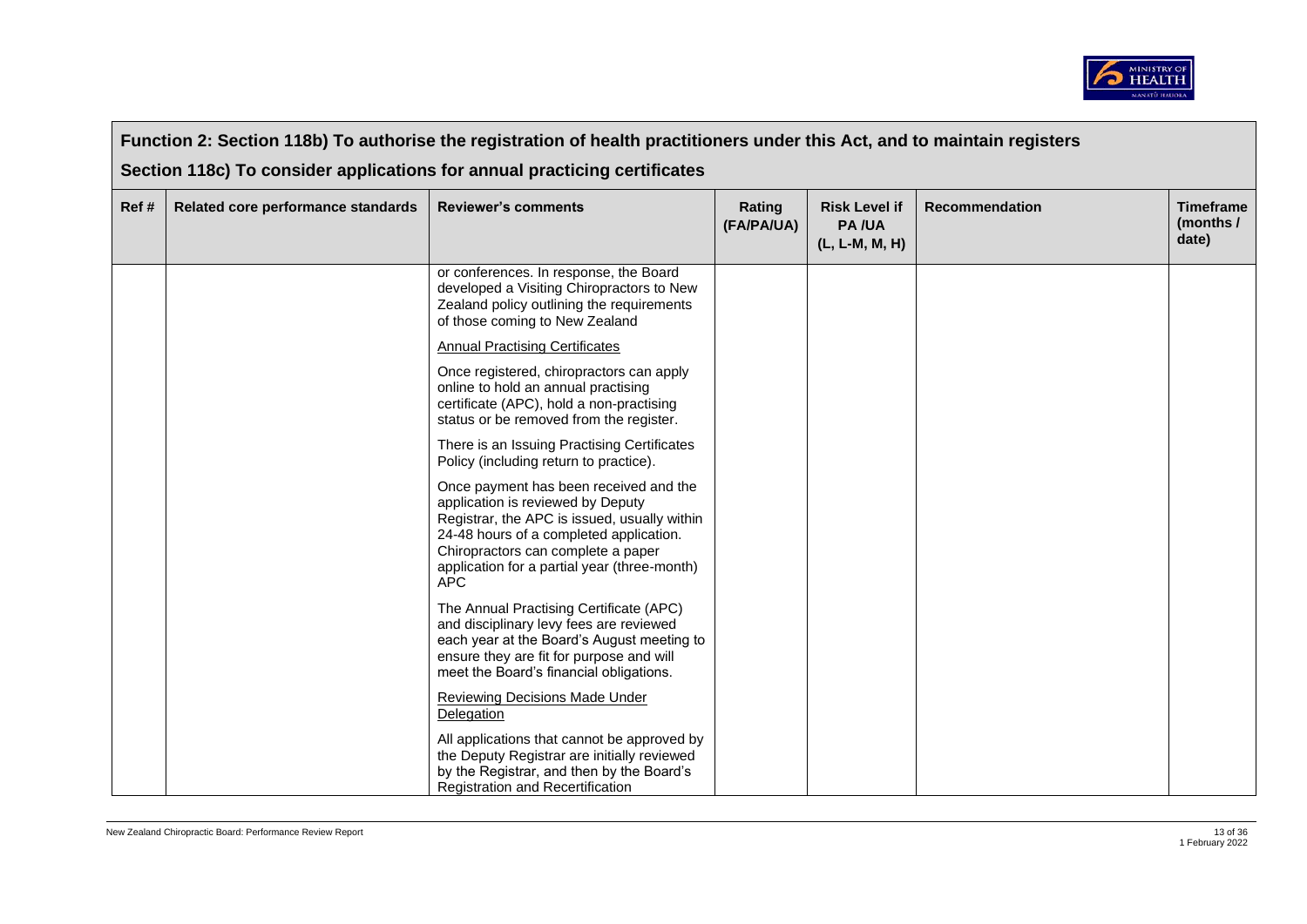

|      | Function 2: Section 118b) To authorise the registration of health practitioners under this Act, and to maintain registers<br>Section 118c) To consider applications for annual practicing certificates |                                                                                                                                                                                       |                      |                                                          |                       |                                          |
|------|--------------------------------------------------------------------------------------------------------------------------------------------------------------------------------------------------------|---------------------------------------------------------------------------------------------------------------------------------------------------------------------------------------|----------------------|----------------------------------------------------------|-----------------------|------------------------------------------|
| Ref# | Related core performance standards                                                                                                                                                                     | <b>Reviewer's comments</b>                                                                                                                                                            | Rating<br>(FA/PA/UA) | <b>Risk Level if</b><br><b>PA/UA</b><br>$(L, L-M, M, H)$ | <b>Recommendation</b> | <b>Timeframe</b><br>(months $/$<br>date) |
|      |                                                                                                                                                                                                        | Committee, who can approve, propose to<br>decline an application, or propose a<br>condition on practice. Any applicant can<br>request to have this decision reviewed by<br>the Board. |                      |                                                          |                       |                                          |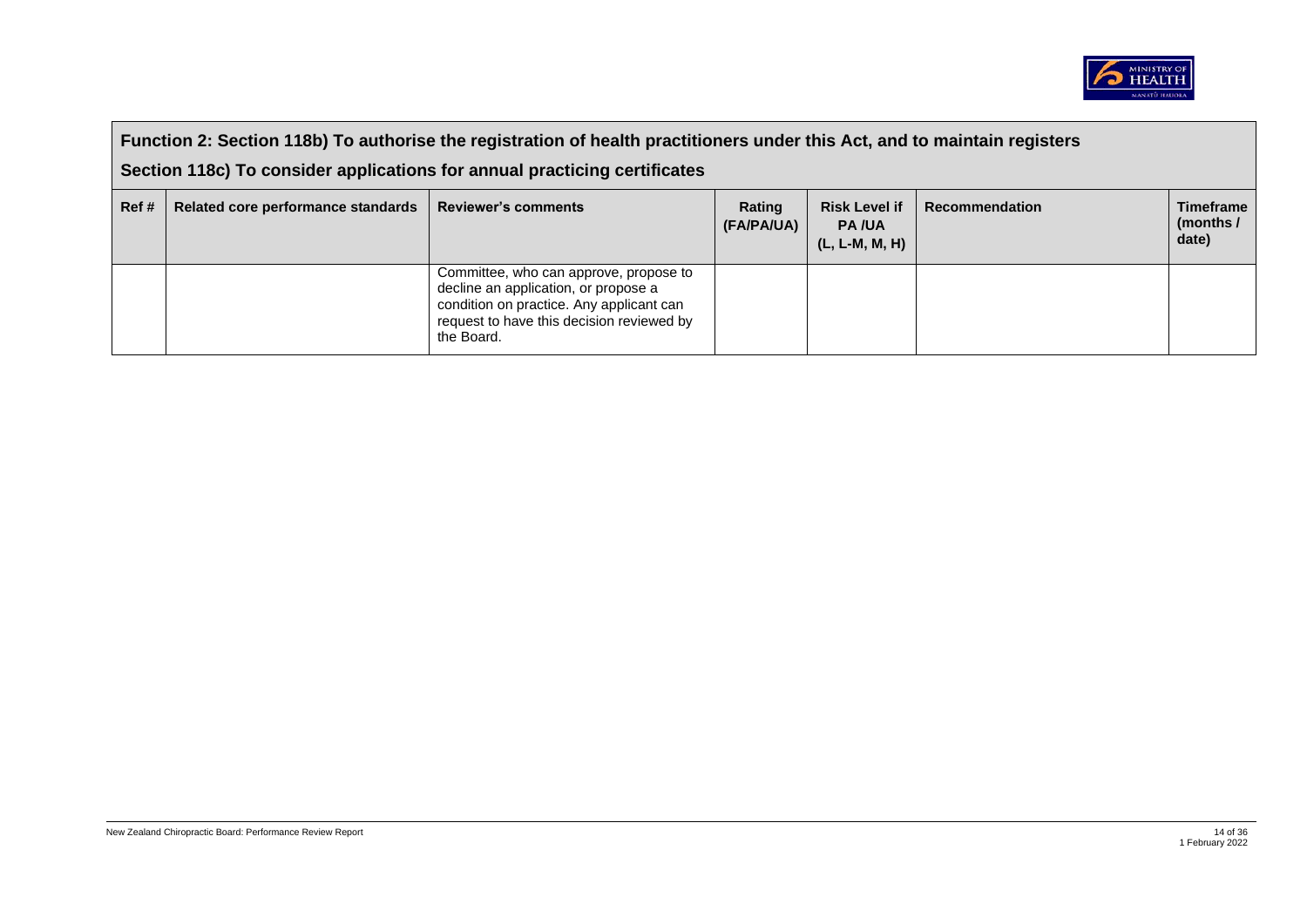

## **Function 3: Section 118d) To review and promote the competence of health practitioners**

**Section 118e) To recognise, accredit, and set programmes to ensure the ongoing competence of health practitioners** 

**Section 118k) To promote education and training in the profession**

| Ref# | Related core performance standards                                                                                                                                                                                                                                                                                                                                                                                                                                                                                                                                       | <b>Reviewer's comments</b>                                                                                                                                                                                                                                                                                                                                                                                                                                                                                                                                                                                                                                                                                                                                                                                                                                                                                                                                                                                                                                                                                                                                            | Rating<br>(FA/PA/UA) | <b>Risk Level if</b><br><b>PA/UA</b><br>(L, L-M, M, H) | <b>Recommendation</b> | <b>Timeframe</b><br>(months /<br>date) |
|------|--------------------------------------------------------------------------------------------------------------------------------------------------------------------------------------------------------------------------------------------------------------------------------------------------------------------------------------------------------------------------------------------------------------------------------------------------------------------------------------------------------------------------------------------------------------------------|-----------------------------------------------------------------------------------------------------------------------------------------------------------------------------------------------------------------------------------------------------------------------------------------------------------------------------------------------------------------------------------------------------------------------------------------------------------------------------------------------------------------------------------------------------------------------------------------------------------------------------------------------------------------------------------------------------------------------------------------------------------------------------------------------------------------------------------------------------------------------------------------------------------------------------------------------------------------------------------------------------------------------------------------------------------------------------------------------------------------------------------------------------------------------|----------------------|--------------------------------------------------------|-----------------------|----------------------------------------|
| 3.1  | The RA has proportionate, appropriate,<br>transparent, and standards-based<br>mechanisms to:<br>Assure itself that applicants<br>seeking registration or the issuing<br>of a practicing certificate meet, and<br>are actively maintaining, the<br>required standard<br>Review a health practitioner's<br>$\bullet$<br>competence and practice against<br>the required standard of<br>competence<br>Improve and remediate the<br>$\bullet$<br>competence of practitioners found<br>to be below the required standard<br>Promote the competence of health<br>practitioners | The Board has a two-year continuing<br>professional development (CPD) cycle,<br>with 10-20% of the profession audited at<br>the end of each cycle.<br>The current CPD cycle was scheduled to<br>end 31 December 2020, however, due to<br>the impact of the COVID-19 pandemic, the<br>Board agreed to extend this cycle for a<br>further 12 months.<br>Practitioners manage their own CPD<br>through their online profile on the Board's<br>website where they log their CPD activities<br>and upload supporting documentation.<br>Each year, chiropractors complete a<br>recertification plan, identifying areas for<br>development relevant to their practice. This<br>is a self-reflective process and a living<br>document that may be changed in<br>response to new understanding.<br>There is a policy for the Continuing<br>Professional Development Recertification<br>Programme, Guidance for establishing a<br>formal peer group and recording formal<br>peer group activities and Guidance for<br>setting a CPD plan.<br>The Board is currently reviewing its CPD<br>programme. The review was sent out to the<br>profession for consultation. The Board is | FA                   |                                                        |                       |                                        |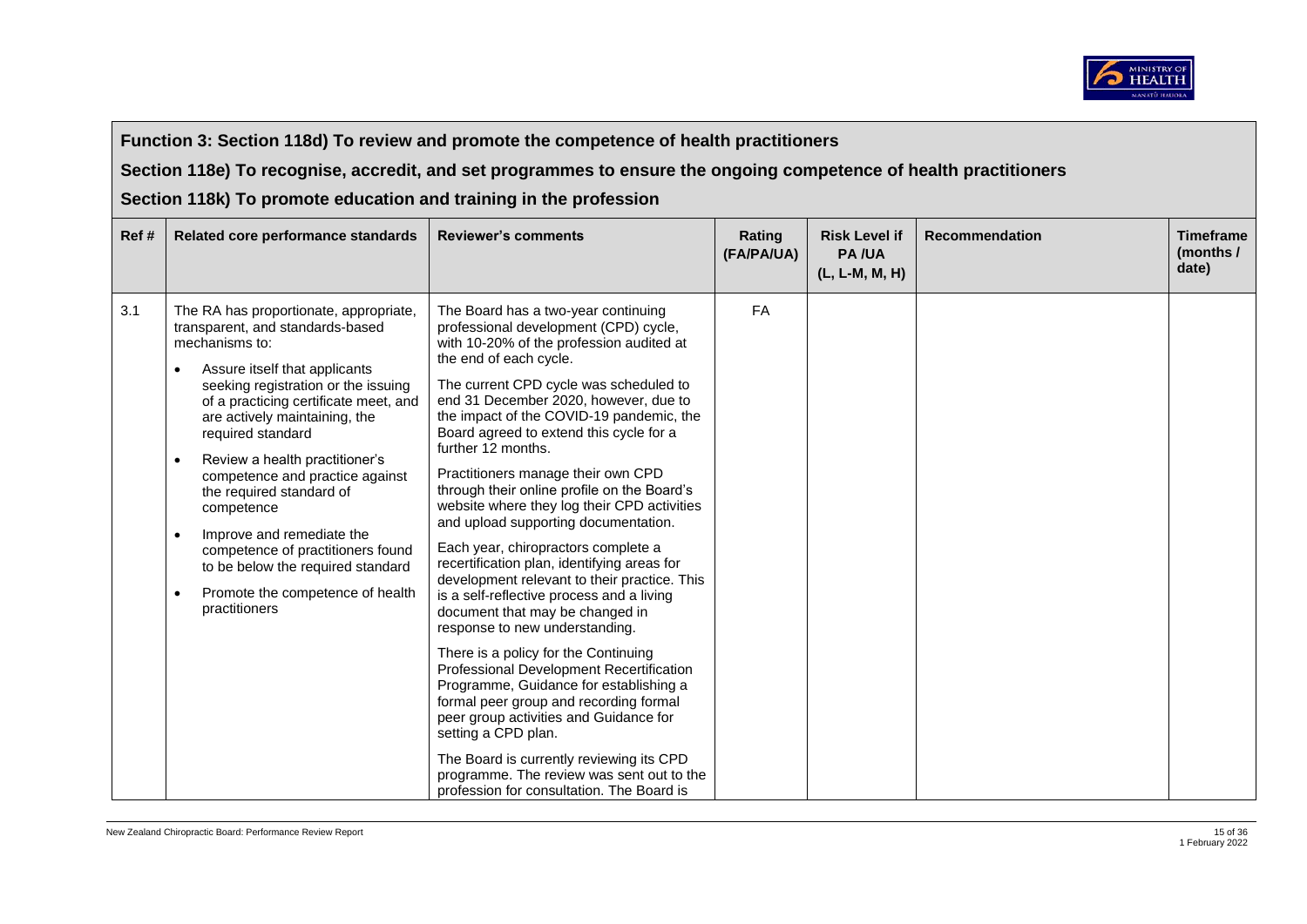

# **Function 3: Section 118d) To review and promote the competence of health practitioners**

**Section 118e) To recognise, accredit, and set programmes to ensure the ongoing competence of health practitioners** 

**Section 118k) To promote education and training in the profession**

| Ref# | Related core performance standards | <b>Reviewer's comments</b>                                                                                                                                                                                                                                                                                                                                                                                                                                                                                                        | Rating<br>(FA/PA/UA) | <b>Risk Level if</b><br><b>PA/UA</b><br>(L, L-M, M, H) | <b>Recommendation</b> | <b>Timeframe</b><br>(months /<br>date) |
|------|------------------------------------|-----------------------------------------------------------------------------------------------------------------------------------------------------------------------------------------------------------------------------------------------------------------------------------------------------------------------------------------------------------------------------------------------------------------------------------------------------------------------------------------------------------------------------------|----------------------|--------------------------------------------------------|-----------------------|----------------------------------------|
|      |                                    | proposing to introduce a requirement for<br>chiropractors to engage and reflect on at<br>least one cultural competency activity.<br>Consultation closed on 22/10/21 on a<br>revision of the CPD standards and Draft<br>CPD policy and guidelines.                                                                                                                                                                                                                                                                                 |                      |                                                        |                       |                                        |
|      |                                    | The key proposed changes to the CPD<br>standards are: to move to an annual cycle<br>(currently a two-year cycle), all<br>practitioners will be required to complete<br>20-hours of CPD each year (currently 50-<br>hours over two-years), to remove the<br>current two-tiered classification (group A<br>and group B) with more emphasis on a<br>need for a variety of CPD activities to be<br>undertaken and to introduce a requirement<br>that chiropractors engage in at least one<br>cultural safety CPD component each year. |                      |                                                        |                       |                                        |
|      |                                    | Promote the competence of health<br>practitioners                                                                                                                                                                                                                                                                                                                                                                                                                                                                                 |                      |                                                        |                       |                                        |
|      |                                    | The Board produces publications from time<br>to time to help educate and guide the<br>profession: ACC - treating family,<br>Extended term management plans and<br>pre-payment arrangements, Guidance for<br>issuing certificates of sickness or injury,<br>Position statement on vaccination.<br>Telehealth, a dedicated COVID-19                                                                                                                                                                                                 |                      |                                                        |                       |                                        |
|      |                                    | pandemic page including all Alert Level                                                                                                                                                                                                                                                                                                                                                                                                                                                                                           |                      |                                                        |                       |                                        |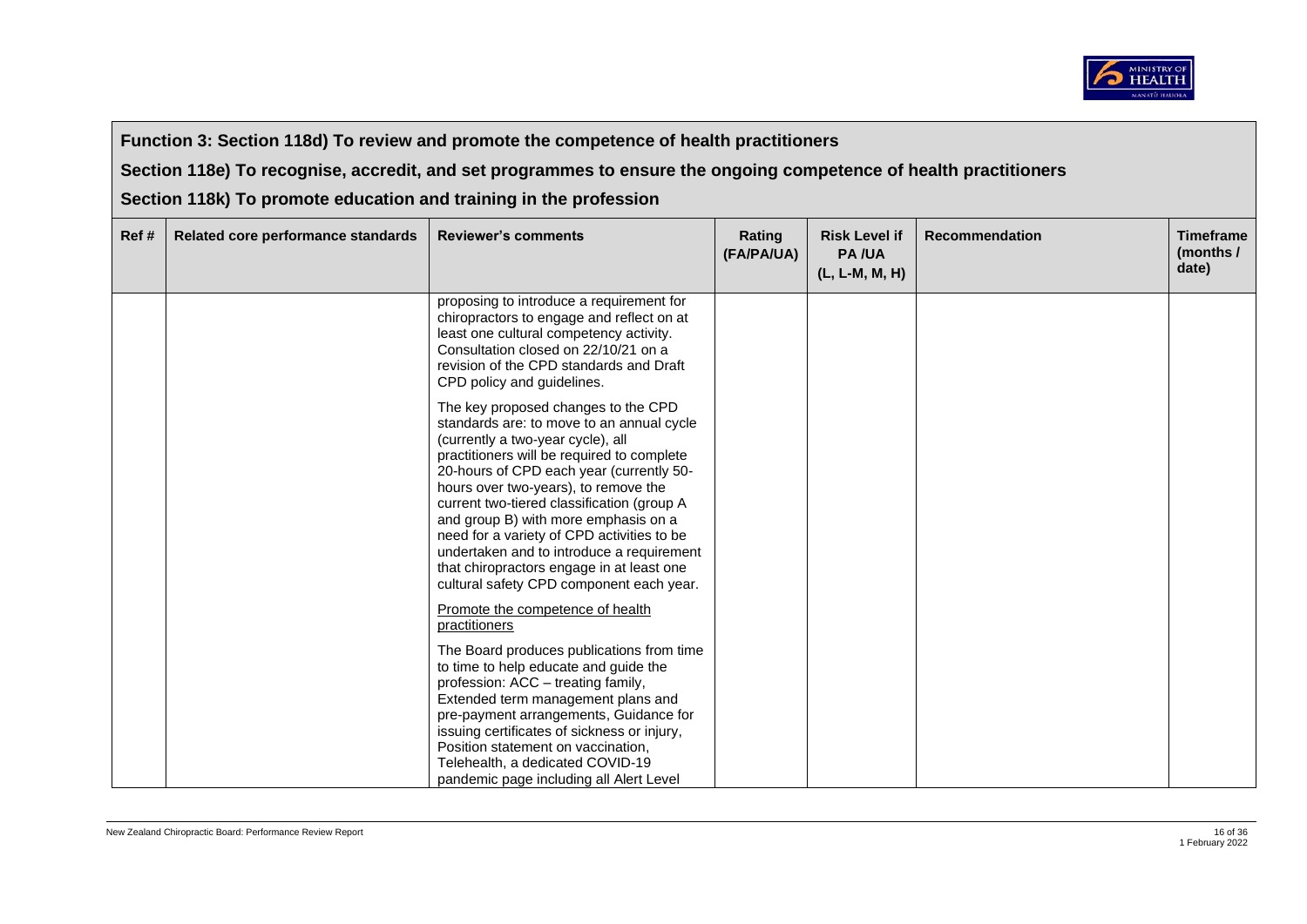

# **Function 3: Section 118d) To review and promote the competence of health practitioners**

**Section 118e) To recognise, accredit, and set programmes to ensure the ongoing competence of health practitioners** 

**Section 118k) To promote education and training in the profession**

| Ref# | Related core performance standards | <b>Reviewer's comments</b>                                                                                                                                                                                                                                                                                                                                                                                                                                                                                                                                                                                                                              | Rating<br>(FA/PA/UA) | <b>Risk Level if</b><br><b>PA/UA</b><br>$(L, L-M, M, H)$ | <b>Recommendation</b> | <b>Timeframe</b><br>(months /<br>date) |
|------|------------------------------------|---------------------------------------------------------------------------------------------------------------------------------------------------------------------------------------------------------------------------------------------------------------------------------------------------------------------------------------------------------------------------------------------------------------------------------------------------------------------------------------------------------------------------------------------------------------------------------------------------------------------------------------------------------|----------------------|----------------------------------------------------------|-----------------------|----------------------------------------|
|      |                                    | policies, and communications sent to the<br>profession.                                                                                                                                                                                                                                                                                                                                                                                                                                                                                                                                                                                                 |                      |                                                          |                       |                                        |
|      |                                    | Late 2019, early 2020 the<br>Registrar/General Manger and Board<br>members visited various locations around<br>New Zealand holding educational sessions<br>to discuss the Board's CPD programme,<br>specifically CPD content and evidence.<br>These sessions were well attended, with<br>nearly half of all practising chiropractors<br>attending their local session.<br>The Board continues to look for<br>opportunities to educate the profession<br>with plans to develop resources the<br>profession can use. For example, in the<br>2022 year, the Board plans to develop<br>informational resources for Clinical records<br>and Informed consent |                      |                                                          |                       |                                        |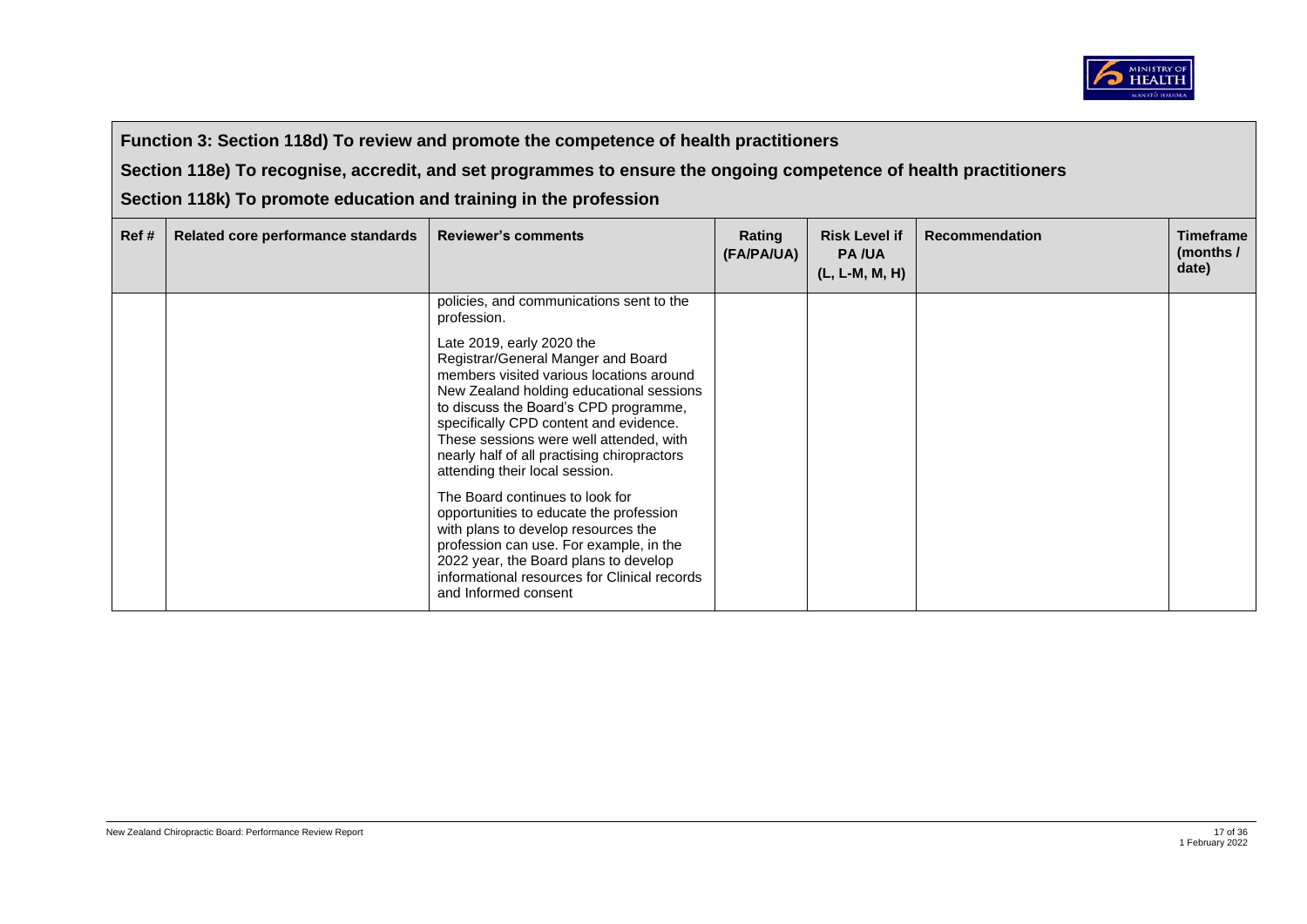

| Ref# | Related core performance standards                                                                                                                                                                                                                                                                                                                                                                   | <b>Reviewer's comments</b>                                                                                                                                                                                                                                                                                                                                                                                                                                                                                                                                                                                 | Rating<br>(FA/PA/UA) | <b>Risk Level if</b><br><b>PA/UA</b><br>(L, L-M, M, H) | <b>Recommendation</b> | <b>Timeframe</b><br>(months /<br>date) |
|------|------------------------------------------------------------------------------------------------------------------------------------------------------------------------------------------------------------------------------------------------------------------------------------------------------------------------------------------------------------------------------------------------------|------------------------------------------------------------------------------------------------------------------------------------------------------------------------------------------------------------------------------------------------------------------------------------------------------------------------------------------------------------------------------------------------------------------------------------------------------------------------------------------------------------------------------------------------------------------------------------------------------------|----------------------|--------------------------------------------------------|-----------------------|----------------------------------------|
| 4.1  | The RA has appropriate, timely,<br>transparent, fair, and proportionate<br>mechanisms for:<br>Providing clear, easily accessible<br>$\bullet$<br>public information about how to<br>raise concerns or make a<br>notification about a health<br>practitioner                                                                                                                                          | The Board's website provides information<br>for the public, employer, or a health<br>practitioner on how to raise a complaint or<br>concern about a chiropractor. This includes<br>sections for Raising a complaint about a<br>chiropractor (public) and Raising a concern<br>about a colleague (health practitioner).<br>The Board does not routinely receive a<br>significant numbers of complaints and<br>notifications.<br>In 2020 there was 1 competence and 10<br>conduct (4 referred to PCC) and for 2021 1<br>competence and 4 conduct (3 with no<br>further action) notifications and complaints. | <b>FA</b>            |                                                        |                       |                                        |
| 4.2  | Identifying and responding in a<br>$\bullet$<br>timely way to any complaint or<br>notification about a health<br>practitioner<br>Considering information related to<br>$\bullet$<br>a health practitioner's conduct or<br>the safety of the practitioner's<br>practice<br>Ensuring all parties to a complaint<br>$\bullet$<br>are supported to fully inform the<br>authority's consideration process | The website includes information regarding<br>Competence reviews, Conduct processes<br>Health reviews, a flowchart of the<br>complaints process, and a flowchart of the<br>Professional Conduct Committee (PCC)<br>process.<br>When a complaint is received alleging the<br>practice or conduct of a health practitioner<br>has affected a health consumer, it is<br>promptly forwarded to the Health and<br>Disability Commissioner (HDC) as required<br>under s.35 HPCA Act. Complaints referred                                                                                                         | FA                   |                                                        |                       |                                        |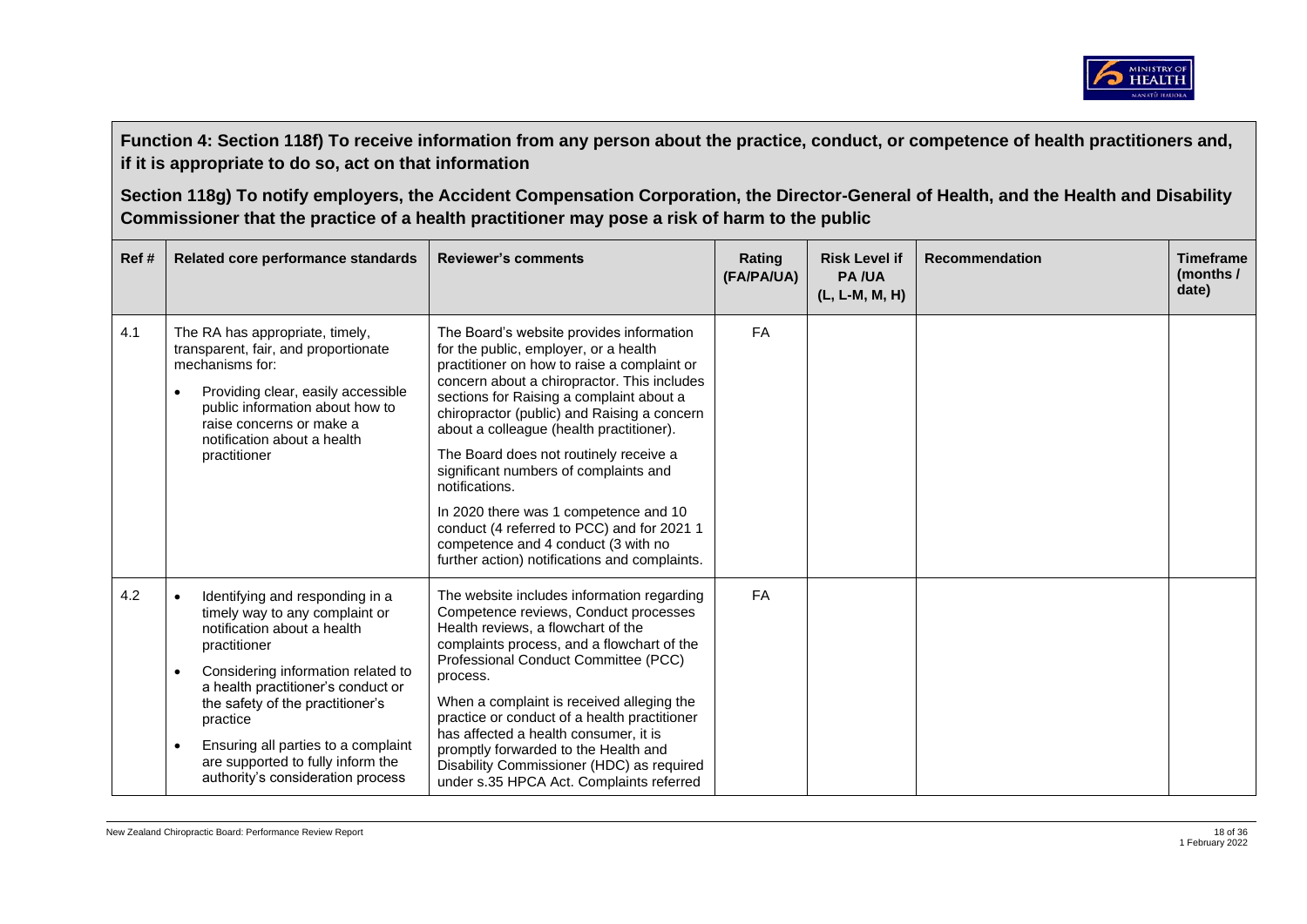

| Ref# | Related core performance standards | <b>Reviewer's comments</b>                                                                                                                                                                                                                           | Rating<br>(FA/PA/UA) | <b>Risk Level if</b><br><b>PA/UA</b><br>(L, L-M, M, H) | <b>Recommendation</b> | <b>Timeframe</b><br>(months /<br>date) |
|------|------------------------------------|------------------------------------------------------------------------------------------------------------------------------------------------------------------------------------------------------------------------------------------------------|----------------------|--------------------------------------------------------|-----------------------|----------------------------------------|
|      |                                    | to the Board from the HDC or that are not<br>related to a health consumer are<br>considered by the Board at its next<br>meeting.                                                                                                                     |                      |                                                        |                       |                                        |
|      |                                    | Any allegations of serious harm are<br>reviewed by the Board Chair to ascertain if<br>any immediate action is required for<br>example interim suspension or condition. In<br>this case, a special Board meeting is called<br>as soon as practicable. |                      |                                                        |                       |                                        |
|      |                                    | ACC are promptly informed of any<br>complaints pertaining to an allegation of<br>ACC fraud. ACC are notified of any case<br>resulting in a cancellation or suspension of<br>an APC.                                                                  |                      |                                                        |                       |                                        |
|      |                                    | The Board does not have a separate<br>committee to review complaints or<br>notifications. All cases are reviewed by the<br>full Board and conflicts of interests are<br>noted and managed on a case-by-case.                                         |                      |                                                        |                       |                                        |
|      |                                    | Actions that can occur by the Board to<br>protect public safety include:                                                                                                                                                                             |                      |                                                        |                       |                                        |
|      |                                    | <b>Competence Review:</b>                                                                                                                                                                                                                            |                      |                                                        |                       |                                        |
|      |                                    | A competence review focuses on assisting<br>the practitioner to improve their standard of<br>practise. It is not a disciplinary process; the                                                                                                         |                      |                                                        |                       |                                        |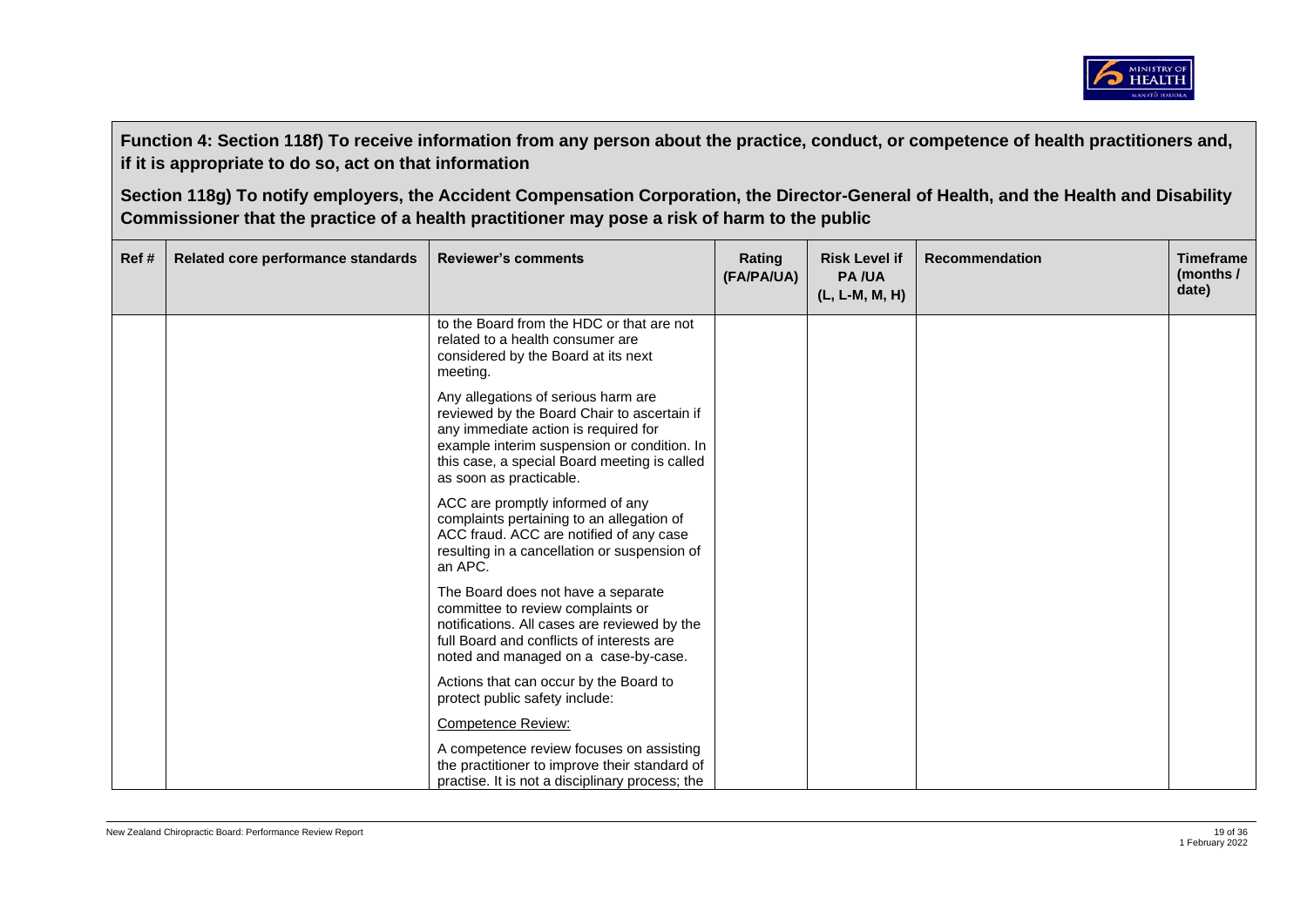

| Ref# | Related core performance standards | <b>Reviewer's comments</b>                                                                                                                                                                                 | Rating<br>(FA/PA/UA) | <b>Risk Level if</b><br><b>PA/UA</b><br>(L, L-M, M, H) | <b>Recommendation</b> | <b>Timeframe</b><br>(months $/$<br>date) |
|------|------------------------------------|------------------------------------------------------------------------------------------------------------------------------------------------------------------------------------------------------------|----------------------|--------------------------------------------------------|-----------------------|------------------------------------------|
|      |                                    | review is designed to be fair, constructive,<br>supportive, and educative.                                                                                                                                 |                      |                                                        |                       |                                          |
|      |                                    | Should the Board decide the required<br>standard of competence is not being met it<br>must make one of the following orders:                                                                               |                      |                                                        |                       |                                          |
|      |                                    | that the practitioner undertake a<br>$\bullet$<br>competence programme;                                                                                                                                    |                      |                                                        |                       |                                          |
|      |                                    | One or more conditions be included on<br>$\bullet$<br>the practitioner's scope of practice;                                                                                                                |                      |                                                        |                       |                                          |
|      |                                    | To require the practitioner to<br>$\bullet$<br>undertake an examination or<br>assessment;                                                                                                                  |                      |                                                        |                       |                                          |
|      |                                    | That the practitioner must work under<br>$\bullet$<br>supervision.                                                                                                                                         |                      |                                                        |                       |                                          |
|      |                                    | Conduct                                                                                                                                                                                                    |                      |                                                        |                       |                                          |
|      |                                    | If there is a conduct concern the Board<br>may decide to refer a chiropractor to a<br>Professional Conduct Committee (PCC).                                                                                |                      |                                                        |                       |                                          |
|      |                                    | PCCs are appointed by the Board to<br>investigate information that raises<br>questions about the appropriateness of a<br>chiropractor's conduct, or the safety of their<br>practice should the need arise. |                      |                                                        |                       |                                          |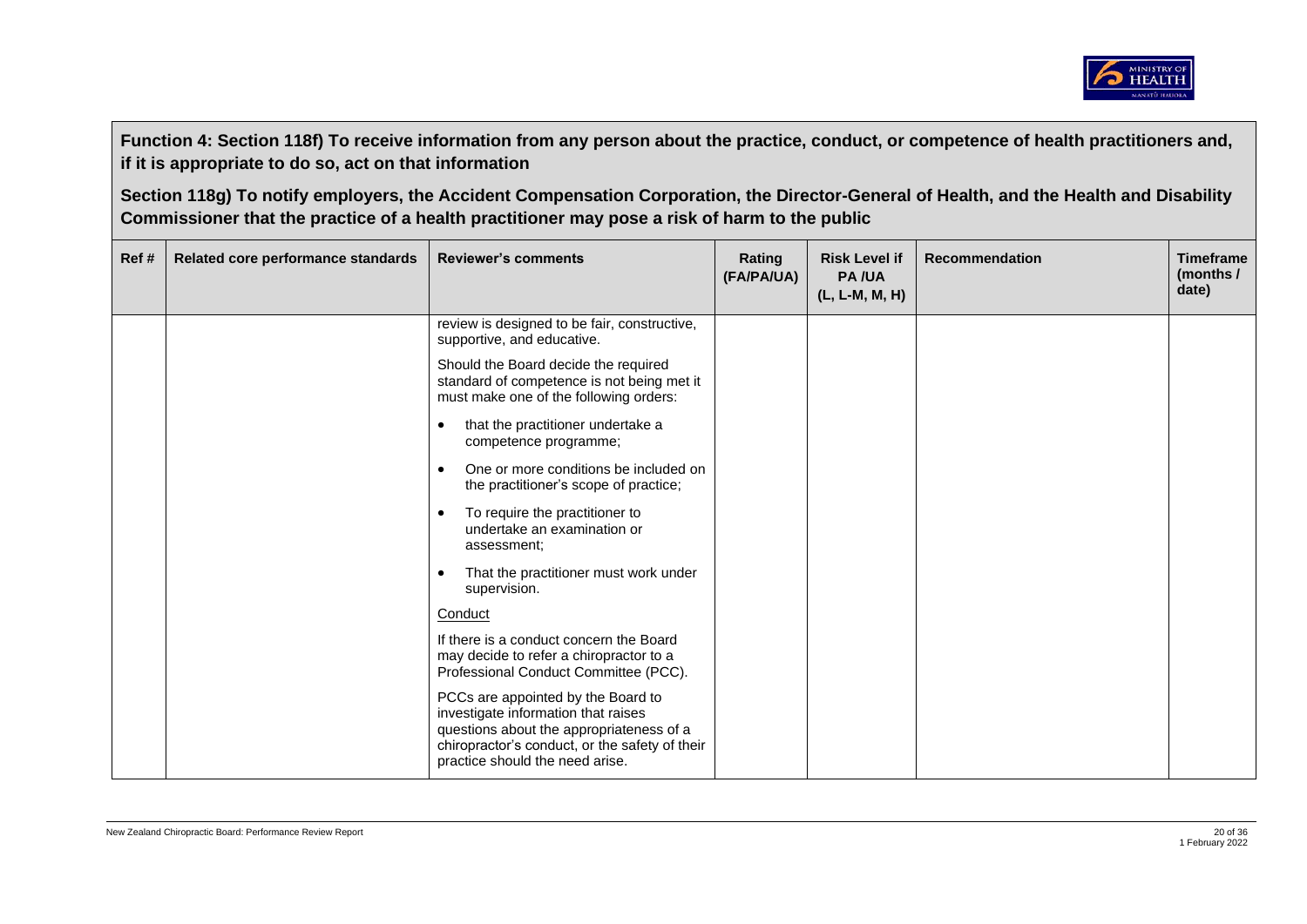

| Ref# | Related core performance standards                                         | <b>Reviewer's comments</b>                                                                                                                                         | Rating<br>(FA/PA/UA) | <b>Risk Level if</b><br><b>PA/UA</b><br>(L, L-M, M, H) | <b>Recommendation</b> | <b>Timeframe</b><br>(months $/$<br>date) |
|------|----------------------------------------------------------------------------|--------------------------------------------------------------------------------------------------------------------------------------------------------------------|----------------------|--------------------------------------------------------|-----------------------|------------------------------------------|
|      |                                                                            | A PCC is a statutory committee that<br>regulates its own procedure. Every PCC<br>consists of one layperson and two<br>registered chiropractors.                    |                      |                                                        |                       |                                          |
|      |                                                                            | The PCC can make recommendations to<br>the Board to:                                                                                                               |                      |                                                        |                       |                                          |
|      |                                                                            | counsel the practitioner<br>$\bullet$                                                                                                                              |                      |                                                        |                       |                                          |
|      |                                                                            | review the competence of the health<br>$\bullet$<br>practitioner                                                                                                   |                      |                                                        |                       |                                          |
|      |                                                                            | review the practitioner's scope of<br>$\bullet$<br>practice                                                                                                        |                      |                                                        |                       |                                          |
|      |                                                                            | have a charge be brought against the<br>$\bullet$<br>health practitioner in the Health<br>Practitioners' Disciplinary Tribunal                                     |                      |                                                        |                       |                                          |
|      |                                                                            | take no further steps.<br>$\bullet$                                                                                                                                |                      |                                                        |                       |                                          |
|      |                                                                            | The Board has a notification register with<br>all competence and conduct cases to track<br>common themes and is inclusive of both<br>historical and current cases. |                      |                                                        |                       |                                          |
|      |                                                                            | All relevant parties are kept up to date with<br>the progress of their complaint/case.                                                                             |                      |                                                        |                       |                                          |
| 4.3  | Enabling action, such as informing<br>appropriate parties (including those | The Board has a Publication of Orders<br>(naming policy) that applies where the                                                                                    | <b>FA</b>            |                                                        |                       |                                          |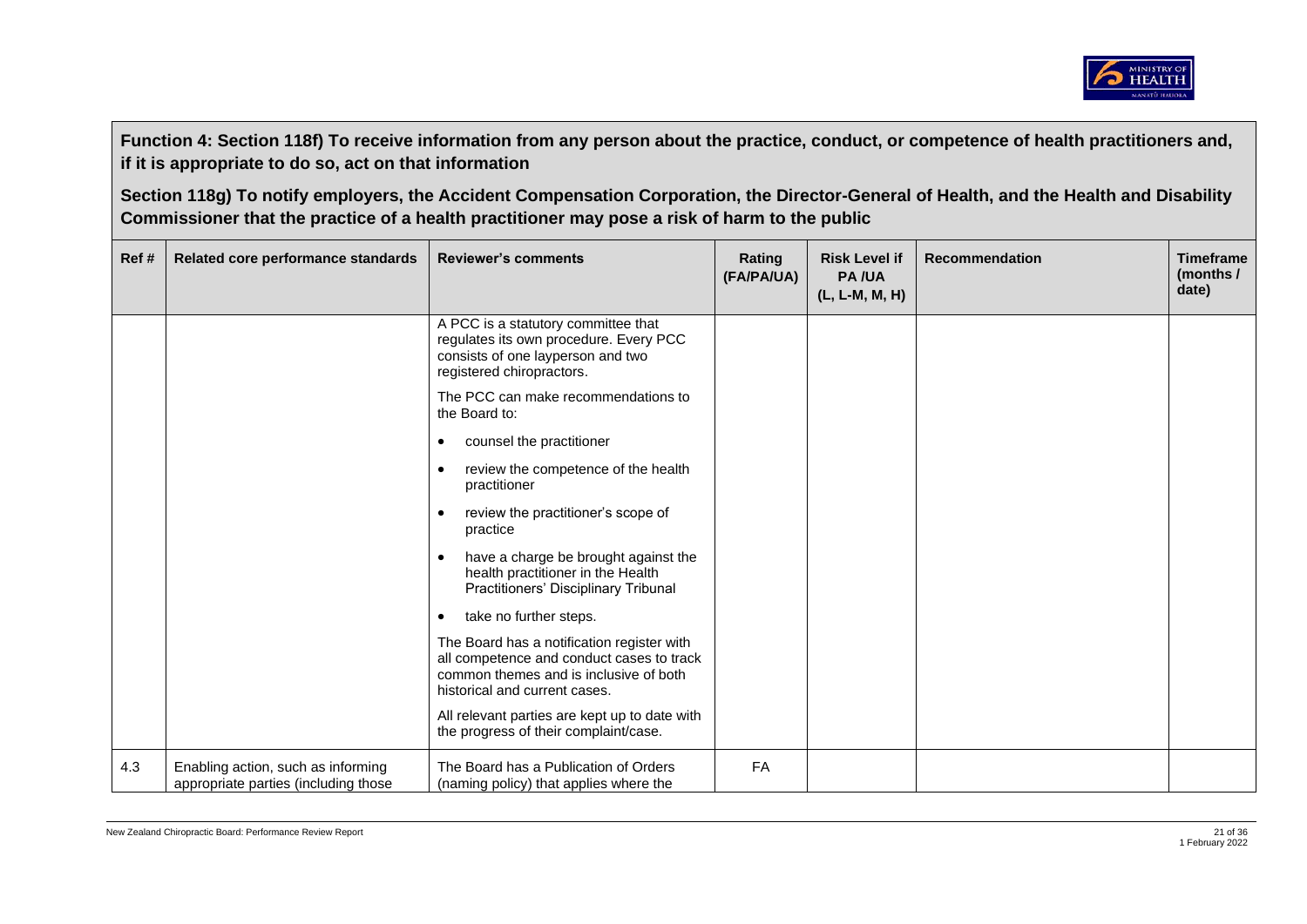

| Ref# | Related core performance standards                                                              | <b>Reviewer's comments</b>                                                                                                                                                                                                     | Rating<br>(FA/PA/UA) | <b>Risk Level if</b><br><b>PA/UA</b><br>$(L, L-M, M, H)$ | <b>Recommendation</b> | <b>Timeframe</b><br>(months /<br>date) |
|------|-------------------------------------------------------------------------------------------------|--------------------------------------------------------------------------------------------------------------------------------------------------------------------------------------------------------------------------------|----------------------|----------------------------------------------------------|-----------------------|----------------------------------------|
|      | specified in section $118(q)$ ) that a<br>practitioner may pose a risk of harm to<br>the public | Board is considering whether to publish the<br>name of the Chiropractor who is the<br>subject of an order or direction made by<br>the Board. The policy sets out the<br>circumstances in which a Chiropractor may<br>be named. |                      |                                                          |                       |                                        |
|      |                                                                                                 | All parties are kept informed as required<br>and this includes where identified;<br>employers, the Accident Compensation<br>Corporation, the Director General of<br>Health, and the Health and Disability<br>Commissioner.     |                      |                                                          |                       |                                        |
|      |                                                                                                 | A notification policy is currently in draft, to<br>be reviewed/accepted at the next Board<br>meeting.                                                                                                                          |                      |                                                          |                       |                                        |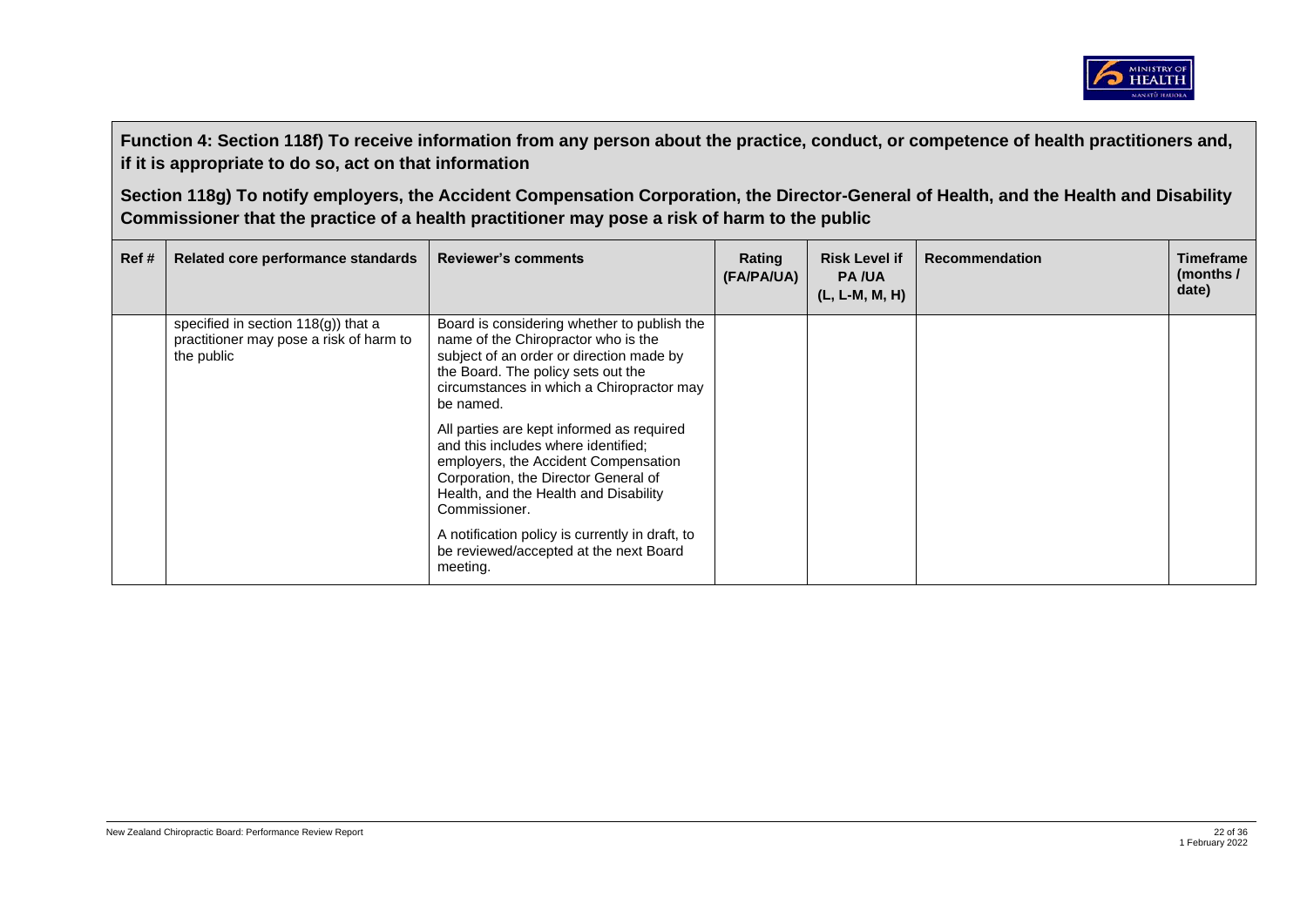

|      | Function 5: Section 118h) To consider the cases of health practitioners who may be unable to perform the functions required for the<br>practice of the profession                                                                                                                                                               |                                                                                                                                                                                                                                                                                                                                                                                                                                                                                                                                                                                                                                                                                                                                                                                                                                                                                                                                                                                                                                                            |                      |                                                        |                       |                                        |  |  |
|------|---------------------------------------------------------------------------------------------------------------------------------------------------------------------------------------------------------------------------------------------------------------------------------------------------------------------------------|------------------------------------------------------------------------------------------------------------------------------------------------------------------------------------------------------------------------------------------------------------------------------------------------------------------------------------------------------------------------------------------------------------------------------------------------------------------------------------------------------------------------------------------------------------------------------------------------------------------------------------------------------------------------------------------------------------------------------------------------------------------------------------------------------------------------------------------------------------------------------------------------------------------------------------------------------------------------------------------------------------------------------------------------------------|----------------------|--------------------------------------------------------|-----------------------|----------------------------------------|--|--|
| Ref# | Related core performance standards                                                                                                                                                                                                                                                                                              | <b>Reviewer's comments</b>                                                                                                                                                                                                                                                                                                                                                                                                                                                                                                                                                                                                                                                                                                                                                                                                                                                                                                                                                                                                                                 | Rating<br>(FA/PA/UA) | <b>Risk Level if</b><br><b>PA/UA</b><br>(L, L-M, M, H) | <b>Recommendation</b> | <b>Timeframe</b><br>(months /<br>date) |  |  |
| 5.1  | The RA has clear and transparent<br>mechanisms to:<br>Receive, review, and make<br>decisions regarding notifications<br>about health practitioners who may<br>be unable to perform the functions<br>required for the practice of the<br>profession<br>Take appropriate, timely, and<br>proportionate action to minimise<br>risk | Health notifications can occur at<br>registration, renewal of APC, or during the<br>year.<br>If the practitioner acknowledges that their<br>practice is affected by a health condition<br>(mental or physical condition), the Board<br>will discuss an option for them to voluntarily<br>either limit their practice or cease to<br>practise while the situation is explored<br>further.<br>Options include:<br>Surrendering their annual practising<br>$\bullet$<br>certificate.<br>Putting into effect any agreed limitation<br>$\bullet$<br>on practice.<br>Requiring them to submit to a medical<br>$\bullet$<br>examination by a medical practitioner<br>approved by the Board.<br>Decisions the Board can make following a<br>health review include:<br>If the practitioner is unable to perform<br>the functions of their scope of practice,<br>it must order that they are suspended<br>from practise.<br>If the practitioner can perform the<br>$\bullet$<br>functions of their scope of practice but<br>only if certain conditions are observed, | FA                   |                                                        |                       |                                        |  |  |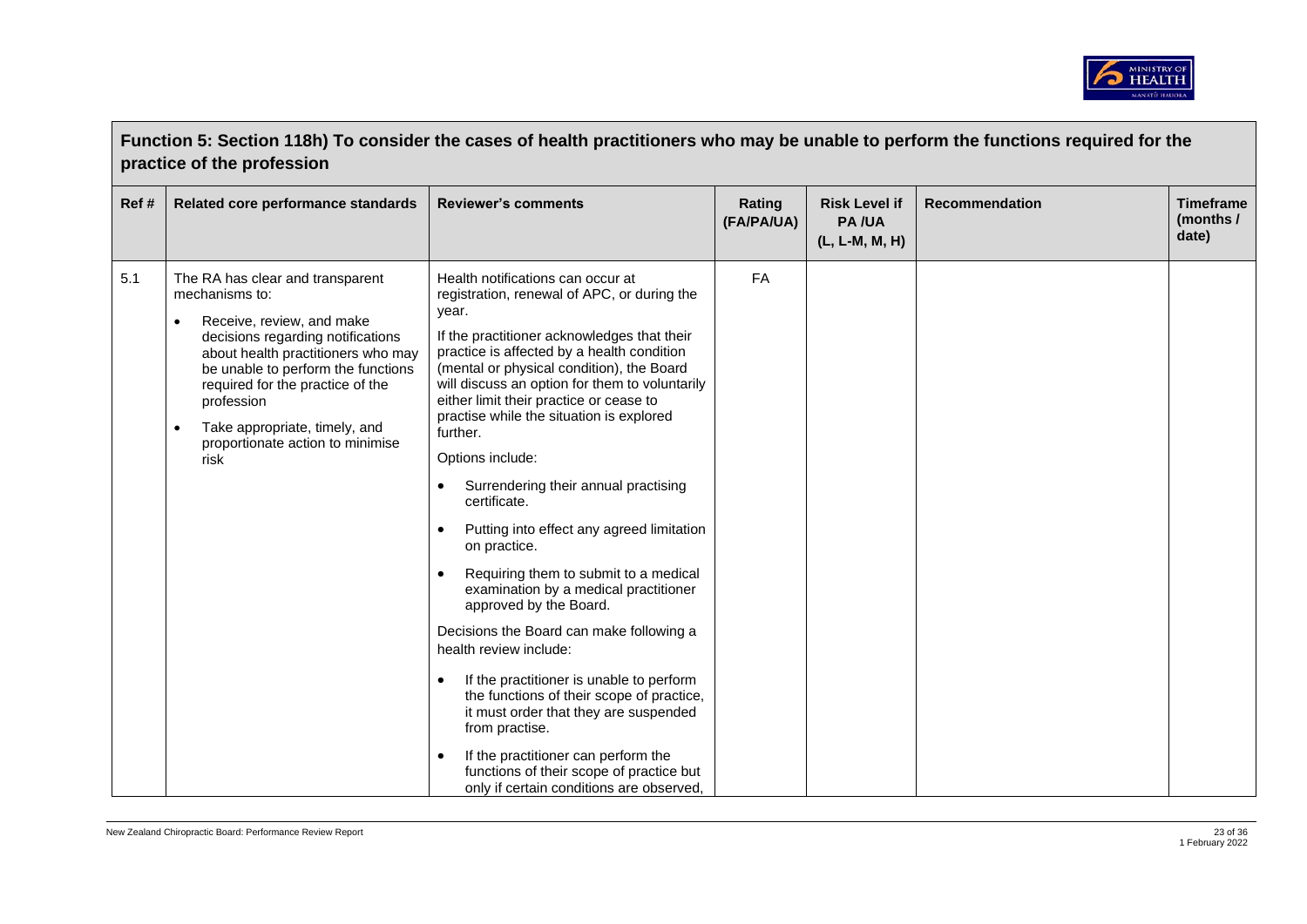

|       | Function 5: Section 118h) To consider the cases of health practitioners who may be unable to perform the functions required for the<br>practice of the profession |                                                                                                                                                                                                                                                                                                                                |                      |                                                          |                       |                                               |  |  |
|-------|-------------------------------------------------------------------------------------------------------------------------------------------------------------------|--------------------------------------------------------------------------------------------------------------------------------------------------------------------------------------------------------------------------------------------------------------------------------------------------------------------------------|----------------------|----------------------------------------------------------|-----------------------|-----------------------------------------------|--|--|
| Ref # | Related core performance standards                                                                                                                                | <b>Reviewer's comments</b>                                                                                                                                                                                                                                                                                                     | Rating<br>(FA/PA/UA) | <b>Risk Level if</b><br><b>PA/UA</b><br>$(L, L-M, M, H)$ | <b>Recommendation</b> | <b>Timeframe</b><br>(months $\prime$<br>date) |  |  |
|       |                                                                                                                                                                   | it must order that conditions be placed<br>on their scope of practice.                                                                                                                                                                                                                                                         |                      |                                                          |                       |                                               |  |  |
|       |                                                                                                                                                                   | The Board will continue to monitor the<br>practitioner until they have fully recovered<br>and are safe to practise unrestricted in their<br>registered scope of practice.                                                                                                                                                      |                      |                                                          |                       |                                               |  |  |
|       |                                                                                                                                                                   | Information and processes related to health<br>notifications are managed to align with the<br>intent of the HPCA Act. A consultant has<br>been engaged to further document the<br>Board's processes clearly for staff and<br>Board members to use. This work will be<br>completed by the end of the current<br>financial year. |                      |                                                          |                       |                                               |  |  |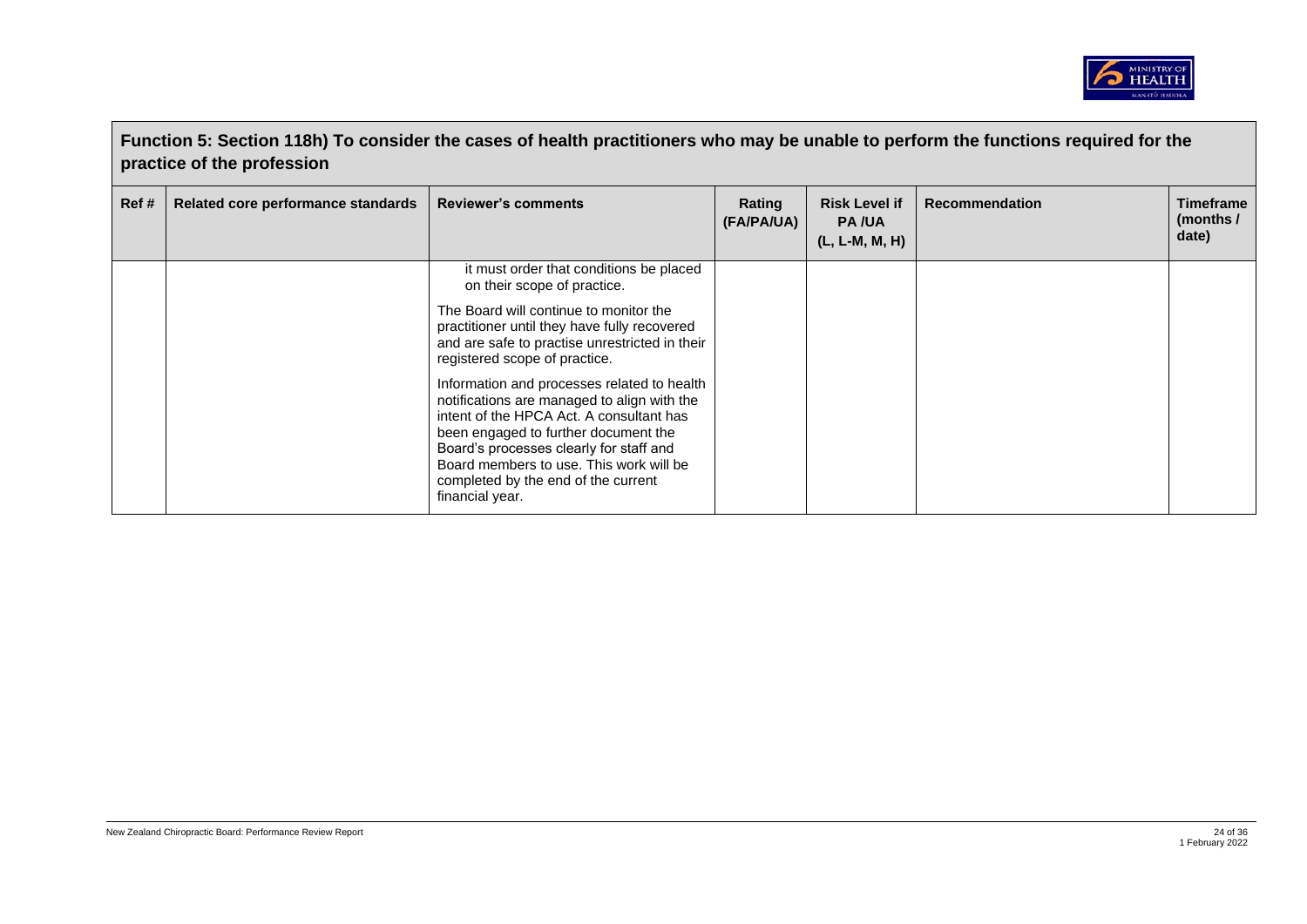

|      | Function 6: Section 118i) To set standards of clinical competence, cultural competence (including competencies that will enable effective<br>and respectful interaction with Māori), and ethical conduct to be observed by health practitioners of the profession |                                                                                                                                                                                                                                                                                                                                                                                                                                                                                                                                                                                                                                                                                                                                                                                                                                                                                                                                                                                                                                                                                                                                                                      |                      |                                                        |                                                                                                                            |                                                                     |  |  |  |
|------|-------------------------------------------------------------------------------------------------------------------------------------------------------------------------------------------------------------------------------------------------------------------|----------------------------------------------------------------------------------------------------------------------------------------------------------------------------------------------------------------------------------------------------------------------------------------------------------------------------------------------------------------------------------------------------------------------------------------------------------------------------------------------------------------------------------------------------------------------------------------------------------------------------------------------------------------------------------------------------------------------------------------------------------------------------------------------------------------------------------------------------------------------------------------------------------------------------------------------------------------------------------------------------------------------------------------------------------------------------------------------------------------------------------------------------------------------|----------------------|--------------------------------------------------------|----------------------------------------------------------------------------------------------------------------------------|---------------------------------------------------------------------|--|--|--|
| Ref# | Related core performance standards                                                                                                                                                                                                                                | <b>Reviewer's comments</b>                                                                                                                                                                                                                                                                                                                                                                                                                                                                                                                                                                                                                                                                                                                                                                                                                                                                                                                                                                                                                                                                                                                                           | Rating<br>(FA/PA/UA) | <b>Risk Level if</b><br><b>PA/UA</b><br>(L, L-M, M, H) | <b>Recommendation</b>                                                                                                      | <b>Timeframe</b><br>(months /<br>date)                              |  |  |  |
| 6.1  | The RA sets standards of clinical and<br>cultural competence and ethical<br>conduct that are:<br>Informed by relevant evidence<br>Clearly articulated and accessible                                                                                              | The Board standards include:<br>Competency-based professional<br>$\bullet$<br>standards for chiropractors<br>Standards of cultural competence<br>$\bullet$<br>Code of Ethics<br>$\bullet$<br>Advertising policy<br>$\bullet$<br>Competency standards: The Board is<br>currently reviewing it Competency-based<br>professional standards for chiropractors<br>and engaged Allen + Clarke to assist in<br>developing contemporary competency<br>standards that will future proof the<br>profession. These will be sent out for two<br>consultations, the first with higher level<br>stakeholders and once their feedback has<br>been considered and appropriate changes<br>made, they will be distributed to the whole<br>profession for consultation.<br>Code of ethics: The Board's Code of Ethics<br>is scheduled to be reviewed in 2022 once<br>the revised competency standards are<br>finalised and published.<br>Cultural competency: The Board's<br>Standards of cultural competence policy<br>document sets out the Board's<br>expectations of practitioners in terms of<br>embracing cultural competence as a<br>cornerstone of their professional practice. | PA                   |                                                        | To continue to complete review of the<br>Professional Standards for<br>Chiropractors and implement with the<br>profession. | $6 - 12$<br>months (up<br>to 31<br>December<br>2022) and<br>ongoing |  |  |  |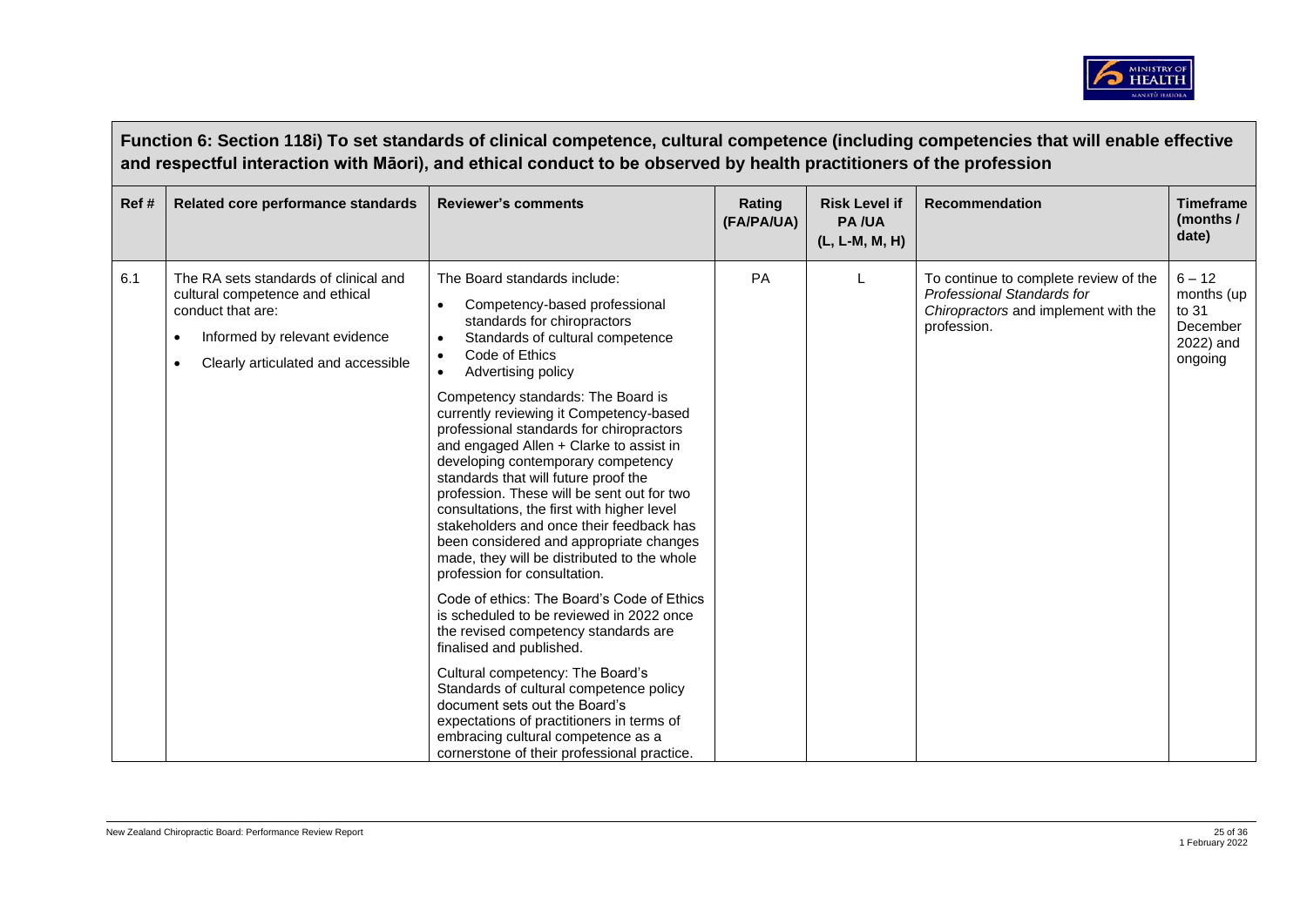

|       | Function 6: Section 118i) To set standards of clinical competence, cultural competence (including competencies that will enable effective<br>and respectful interaction with Māori), and ethical conduct to be observed by health practitioners of the profession |                                                                                                                                                                                                                            |                      |                                                        |                       |                                        |  |  |  |
|-------|-------------------------------------------------------------------------------------------------------------------------------------------------------------------------------------------------------------------------------------------------------------------|----------------------------------------------------------------------------------------------------------------------------------------------------------------------------------------------------------------------------|----------------------|--------------------------------------------------------|-----------------------|----------------------------------------|--|--|--|
| Ref # | Related core performance standards                                                                                                                                                                                                                                | <b>Reviewer's comments</b>                                                                                                                                                                                                 | Rating<br>(FA/PA/UA) | <b>Risk Level if</b><br><b>PA/UA</b><br>(L, L-M, M, H) | <b>Recommendation</b> | <b>Timeframe</b><br>(months /<br>date) |  |  |  |
|       |                                                                                                                                                                                                                                                                   | The Board developed its cultural standards<br>in 2017.                                                                                                                                                                     |                      |                                                        |                       |                                        |  |  |  |
|       |                                                                                                                                                                                                                                                                   | The competency-based standards are<br>currently undergoing a review due to be<br>completed early 2022.                                                                                                                     |                      |                                                        |                       |                                        |  |  |  |
|       |                                                                                                                                                                                                                                                                   | The draft Professional Standards for<br>Chiropractors consist of five principles<br>which collectively describe the<br>characteristics of a competent chiropractor<br>and the abilities to be demonstrated in<br>practice: |                      |                                                        |                       |                                        |  |  |  |
|       |                                                                                                                                                                                                                                                                   | <b>Professional Responsibility</b><br>1.<br><b>Chiropractic Expertise</b><br>2.<br>Communication and Collaboration<br>3.<br>Scholarship<br>4.<br>Management and Leadership                                                 |                      |                                                        |                       |                                        |  |  |  |
|       |                                                                                                                                                                                                                                                                   | These draft standards include that<br>culturally safe and competent care involves<br>ensuring the principles of Te Tiriti o<br>Waitangi are integrated into chiropractic<br>practice.                                      |                      |                                                        |                       |                                        |  |  |  |
|       |                                                                                                                                                                                                                                                                   | The Board's code of ethics and advertising<br>policy are scheduled for review in the<br>2022/2023 financial year.                                                                                                          |                      |                                                        |                       |                                        |  |  |  |
| 6.2   | Developed in consultation with the<br>profession and other stakeholders                                                                                                                                                                                           | The Board has an established consultation<br>policy and processes for consulting on core<br>regulation standards. Policies and<br>standards are sent out to the profession                                                 | <b>FA</b>            |                                                        |                       |                                        |  |  |  |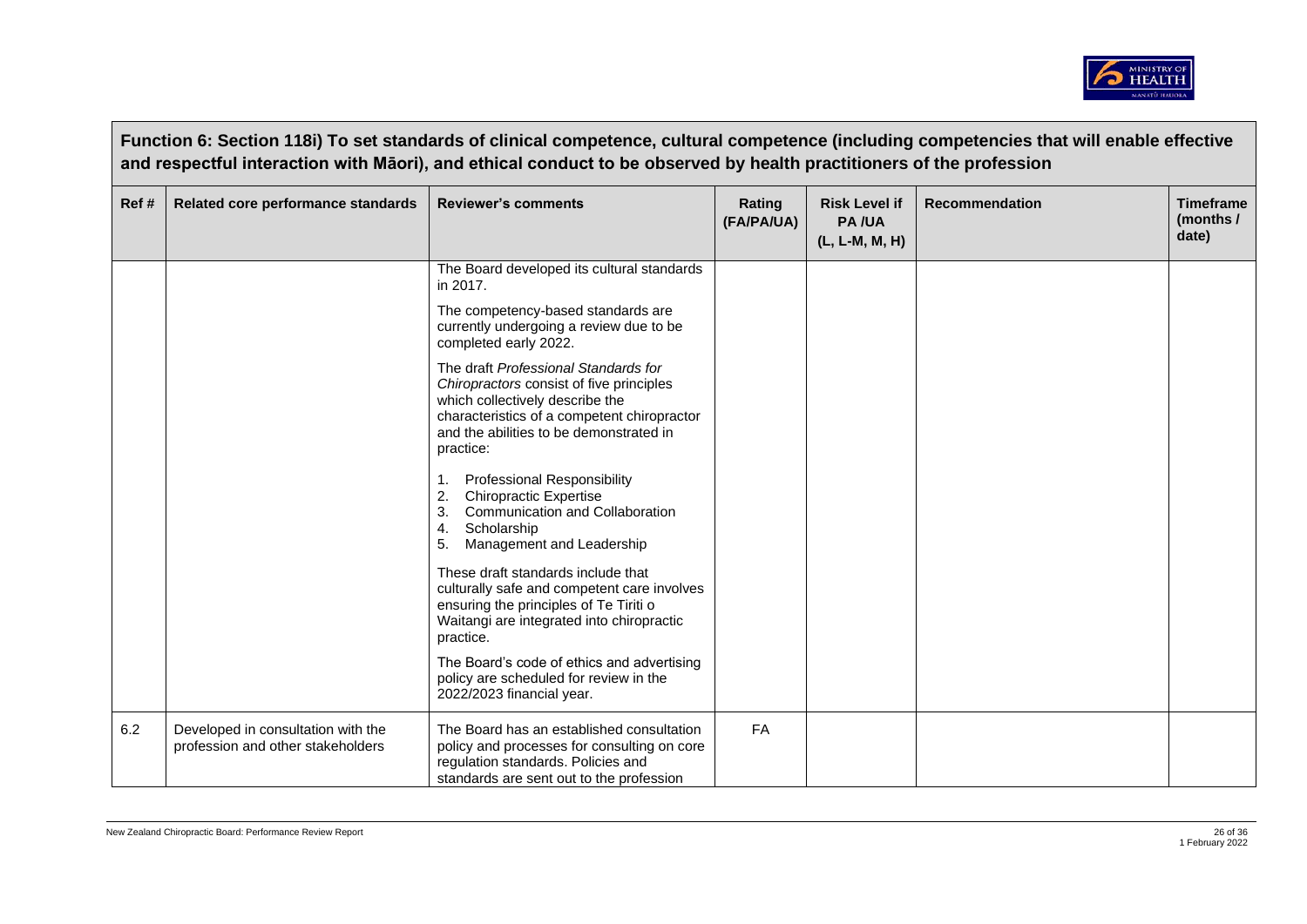

|      | Function 6: Section 118i) To set standards of clinical competence, cultural competence (including competencies that will enable effective<br>and respectful interaction with Māori), and ethical conduct to be observed by health practitioners of the profession |                                                                                                                                                                                                                                                                     |                      |                                                        |                       |                                                 |  |  |  |
|------|-------------------------------------------------------------------------------------------------------------------------------------------------------------------------------------------------------------------------------------------------------------------|---------------------------------------------------------------------------------------------------------------------------------------------------------------------------------------------------------------------------------------------------------------------|----------------------|--------------------------------------------------------|-----------------------|-------------------------------------------------|--|--|--|
| Ref# | Related core performance standards                                                                                                                                                                                                                                | <b>Reviewer's comments</b>                                                                                                                                                                                                                                          | Rating<br>(FA/PA/UA) | <b>Risk Level if</b><br><b>PA/UA</b><br>(L, L-M, M, H) | <b>Recommendation</b> | <b>Timeframe</b><br>(months $\sqrt{ }$<br>date) |  |  |  |
|      |                                                                                                                                                                                                                                                                   | and key stakeholders for consultation. The<br>Board has a dedicated page on its website<br>for consultations which includes the latest<br>consultation and recent consultation<br>outcomes.                                                                         |                      |                                                        |                       |                                                 |  |  |  |
|      |                                                                                                                                                                                                                                                                   | The Board is currently considering what<br>can be done to improve its approach to<br>ensure ongoing regulatory framework<br>reviews are inclusive of a Māori<br>perspective.                                                                                        |                      |                                                        |                       |                                                 |  |  |  |
| 6.3  | Inclusive of one or more competencies<br>that enable practitioners to interact<br>effectively and respectfully with Māori                                                                                                                                         | The Board's 2021-2026 strategic plan<br>outlines the Board's commitment to Tiriti o<br>Waitangi and how the Board mahi will<br>reflect Te Tiriti o Waitangi and<br>responsiveness to Māori.                                                                         | <b>FA</b>            |                                                        |                       |                                                 |  |  |  |
|      |                                                                                                                                                                                                                                                                   | The Board recently engaged the services<br>of Piripi Winiata of Kawea Law and<br>Consultancy and this mahi includes<br>developing a Te Tiriti o Waitangi statement<br>and framework for integration into the<br>Board's strategic plan and competency<br>standards. |                      |                                                        |                       |                                                 |  |  |  |
|      |                                                                                                                                                                                                                                                                   | Building the Board's collective<br>understanding of cultural competency is<br>ongoing.                                                                                                                                                                              |                      |                                                        |                       |                                                 |  |  |  |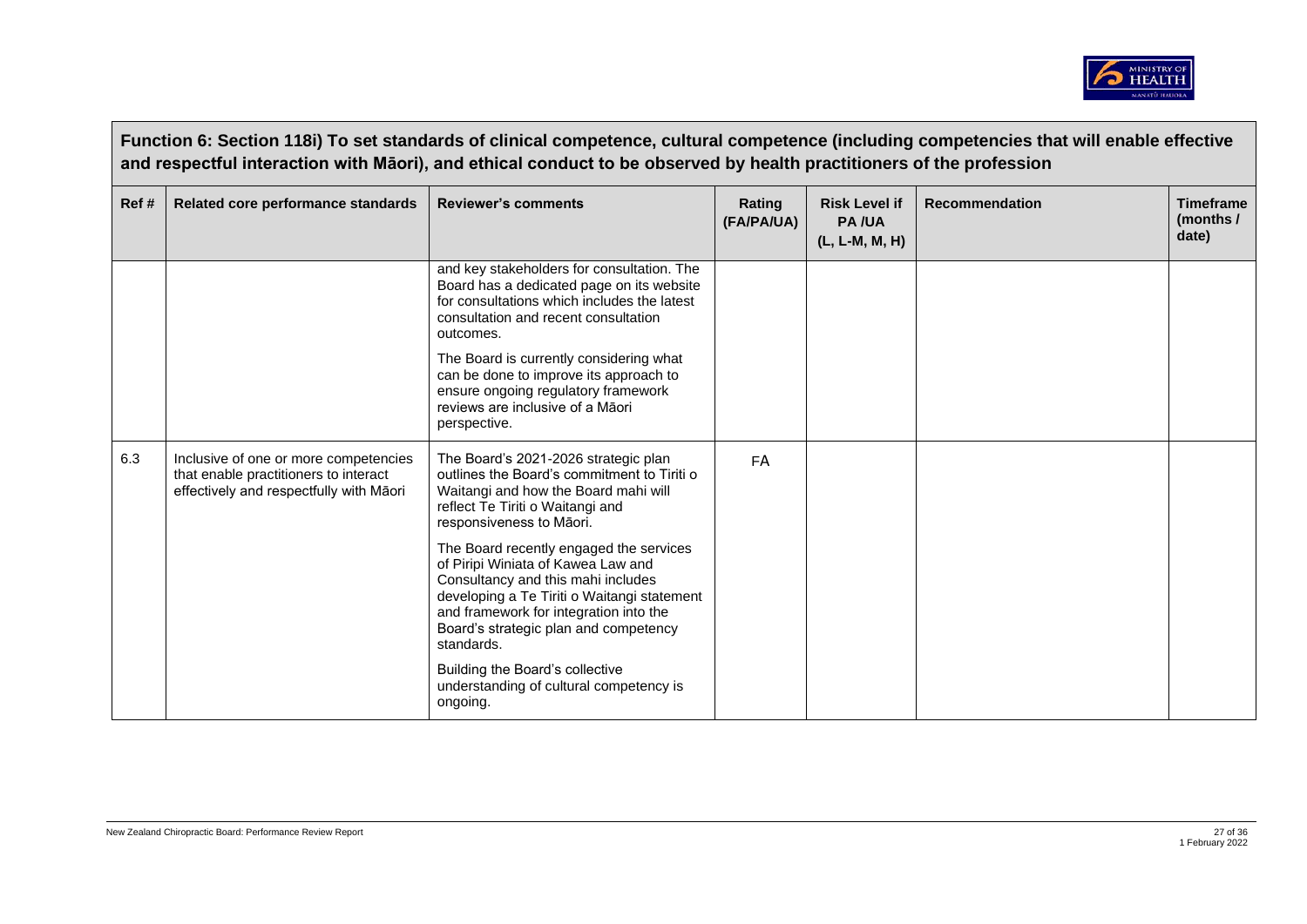

| Function 7: Section 118j) To liaise with other authorities appointed under this Act about matters of common interest |                                                                                                                                         |                                                                                                                                                                                                                                                                                                                                                                                                                                                                                                                                                                                                                                                                                                                                                                                                                                                                                                                                                                                                                                                                                                                                                                                                                                                                                                                                                         |                      |                                                        |                       |                                          |  |
|----------------------------------------------------------------------------------------------------------------------|-----------------------------------------------------------------------------------------------------------------------------------------|---------------------------------------------------------------------------------------------------------------------------------------------------------------------------------------------------------------------------------------------------------------------------------------------------------------------------------------------------------------------------------------------------------------------------------------------------------------------------------------------------------------------------------------------------------------------------------------------------------------------------------------------------------------------------------------------------------------------------------------------------------------------------------------------------------------------------------------------------------------------------------------------------------------------------------------------------------------------------------------------------------------------------------------------------------------------------------------------------------------------------------------------------------------------------------------------------------------------------------------------------------------------------------------------------------------------------------------------------------|----------------------|--------------------------------------------------------|-----------------------|------------------------------------------|--|
| Ref #                                                                                                                | Related core performance standards                                                                                                      | <b>Reviewer's comments</b>                                                                                                                                                                                                                                                                                                                                                                                                                                                                                                                                                                                                                                                                                                                                                                                                                                                                                                                                                                                                                                                                                                                                                                                                                                                                                                                              | Rating<br>(FA/PA/UA) | <b>Risk Level if</b><br><b>PA/UA</b><br>(L, L-M, M, H) | <b>Recommendation</b> | <b>Timeframe</b><br>(months $/$<br>date) |  |
| 7.1                                                                                                                  | The RA understands the environment<br>in which it works and has effective and<br>collaborative relationships with other<br>authorities. | The Board has an ongoing collaborative<br>relationship with other authorities. This<br>includes several other responsible<br>authorities at both the executive and Board<br>level (i.e., Board's Chair and Registrar /<br>General Manager attends quarterly<br>meetings with the Physiotherapy Board<br>and Osteopathic Council). An example is<br>COVID-19 Alert Level Policies.<br>Liaison with the other responsible<br>$\bullet$<br>authorities includes attendance at the<br>Health Regulatory Authority, and the<br>monthly Partner Regulatory Group<br>(PRG) meetings where the 11 partner<br>responsible authorities at 22 Willeston<br>Street share the work they are doing.<br>The Board is co-located here with<br>these 11 other responsible authorities.<br><b>Professional Conduct Committee</b><br>$\bullet$<br>membership training undertaken for<br>multiple responsible authorities.<br>There is a Service Level Agreement<br>$\bullet$<br>(SLA) agreement with the Nursing<br>Council of New Zealand, which<br>provides back-office services such as<br>finance services.<br>Attendance at CLEAR Conferences,<br>$\bullet$<br>which focus on regulation activities.<br>The collective responsible authorities<br>$\bullet$<br>have met during 2021 to discuss<br>potential initiatives including a<br>collaborative workshop in May. | FA                   |                                                        |                       |                                          |  |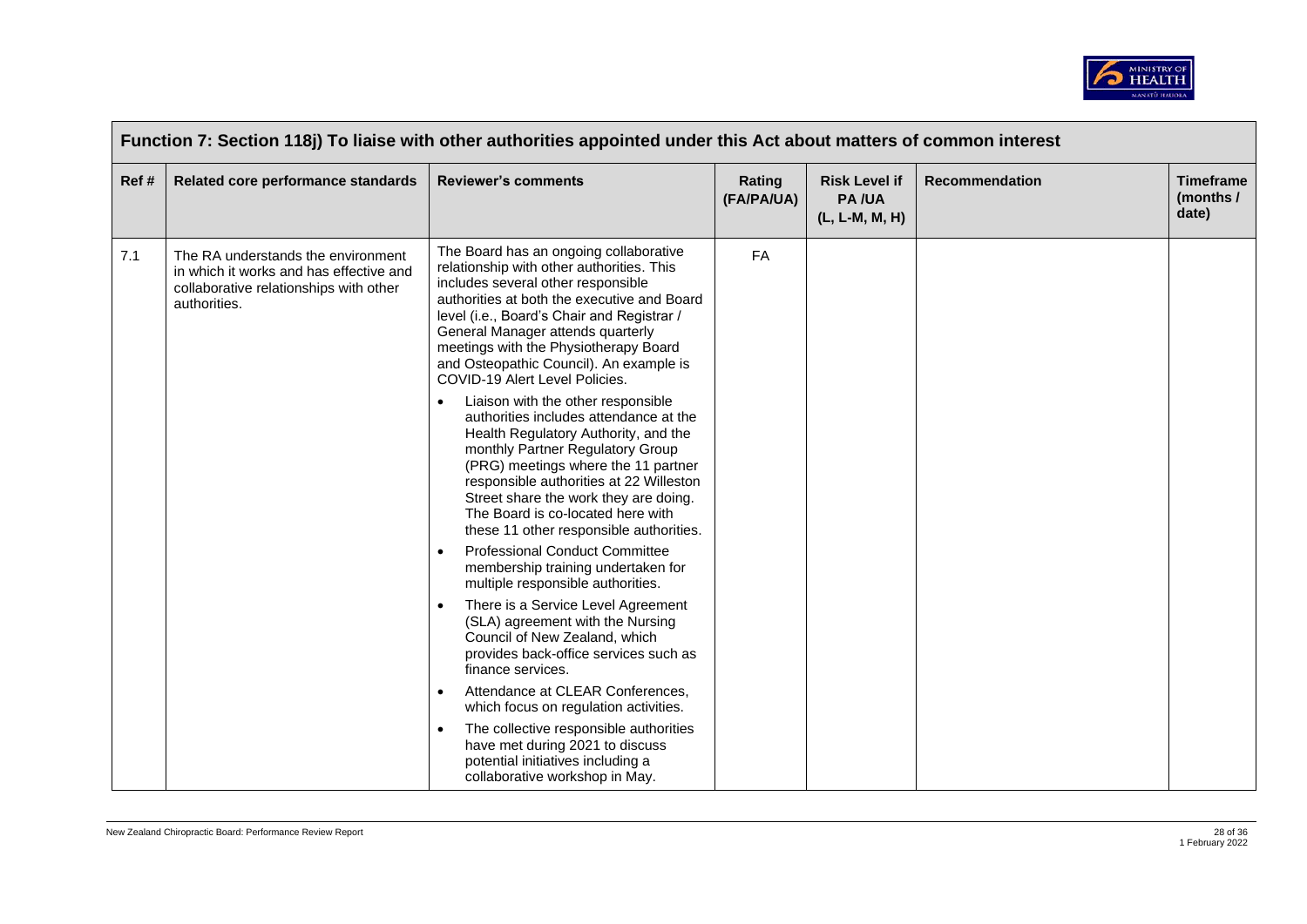

| Function 8: Section 118ja) To promote and facilitate inter-disciplinary collaboration and cooperation in the delivery of health services |                                                                                                                                                                                                                                                       |                                                                                                                                                                                                                                                                                                                                                                                                                                                                                                                                                                                                                                                                                                                                                                                            |                      |                                                          |                       |                                               |  |  |
|------------------------------------------------------------------------------------------------------------------------------------------|-------------------------------------------------------------------------------------------------------------------------------------------------------------------------------------------------------------------------------------------------------|--------------------------------------------------------------------------------------------------------------------------------------------------------------------------------------------------------------------------------------------------------------------------------------------------------------------------------------------------------------------------------------------------------------------------------------------------------------------------------------------------------------------------------------------------------------------------------------------------------------------------------------------------------------------------------------------------------------------------------------------------------------------------------------------|----------------------|----------------------------------------------------------|-----------------------|-----------------------------------------------|--|--|
| Ref#                                                                                                                                     | Related core performance standards                                                                                                                                                                                                                    | <b>Reviewer's comments</b>                                                                                                                                                                                                                                                                                                                                                                                                                                                                                                                                                                                                                                                                                                                                                                 | Rating<br>(FA/PA/UA) | <b>Risk Level if</b><br><b>PA/UA</b><br>$(L, L-M, M, H)$ | <b>Recommendation</b> | <b>Timeframe</b><br>(months $\prime$<br>date) |  |  |
| 8.1                                                                                                                                      | The RA uses mechanisms within the<br>HPCA Act such as competence<br>standards, accreditation standards, and<br>communications to promote and<br>facilitate inter-disciplinary collaboration<br>and cooperation in the delivery of<br>health services. | In addition to working collaboratively with<br>the other responsible authorities, the Board<br>is involved in inter-disciplinary collaboration<br>and cooperation that includes the following.<br>Actively works with government<br>$\bullet$<br>agencies including Health Workforce<br>New Zealand, Allied Health, Ministry of<br>Health, and the Minister of Health<br>Attendance at and support of Allied<br>Health meetings.<br>The Board's Chair and<br>$\bullet$<br>Registrar/General Manager attend<br>meetings with the New Zealand<br>Chiropractic Association and ACC.<br>In addition to the above, the Board is a<br>$\bullet$<br>member of the World Federation of<br>Chiropractic and were founding<br>members of the International<br><b>Chiropractic Regulatory Society</b> | <b>FA</b>            |                                                          |                       |                                               |  |  |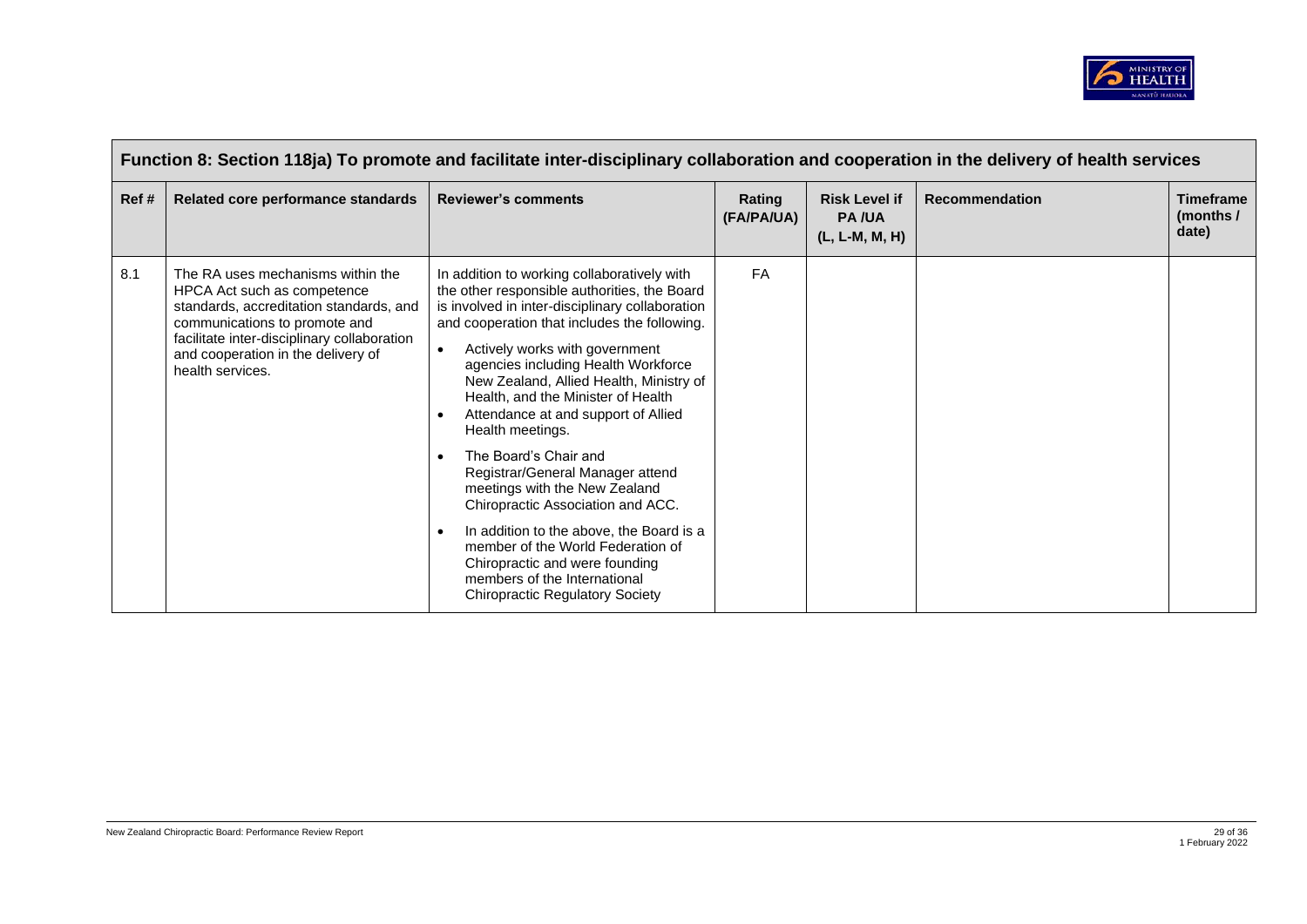

| Function 9: Section 118I) To promote public awareness of the responsibilities of the authority |                                                                                                                                                                                                                                                                                               |                                                                                                                                                                                                                                                                                                                                                                                                                                                                                                                                                                                                                                                                                                                                                                                                                                                                                                                                                                                                                                                                                                                                             |                      |                                                        |                       |                                        |  |  |
|------------------------------------------------------------------------------------------------|-----------------------------------------------------------------------------------------------------------------------------------------------------------------------------------------------------------------------------------------------------------------------------------------------|---------------------------------------------------------------------------------------------------------------------------------------------------------------------------------------------------------------------------------------------------------------------------------------------------------------------------------------------------------------------------------------------------------------------------------------------------------------------------------------------------------------------------------------------------------------------------------------------------------------------------------------------------------------------------------------------------------------------------------------------------------------------------------------------------------------------------------------------------------------------------------------------------------------------------------------------------------------------------------------------------------------------------------------------------------------------------------------------------------------------------------------------|----------------------|--------------------------------------------------------|-----------------------|----------------------------------------|--|--|
| Ref#                                                                                           | Related core performance standards                                                                                                                                                                                                                                                            | <b>Reviewer's comments</b>                                                                                                                                                                                                                                                                                                                                                                                                                                                                                                                                                                                                                                                                                                                                                                                                                                                                                                                                                                                                                                                                                                                  | Rating<br>(FA/PA/UA) | <b>Risk Level if</b><br><b>PA/UA</b><br>(L, L-M, M, H) | <b>Recommendation</b> | <b>Timeframe</b><br>(months /<br>date) |  |  |
| 9.1                                                                                            | The RA:<br>Demonstrates its understanding of<br>that the principal purpose of the<br>HPCA Act is to protect the health<br>and safety of members of the<br>public by providing for mechanisms<br>to ensure that health practitioners<br>are competent and fit to practice<br>their professions | The Board has a clear understanding of its<br>role in protecting the health and safety of<br>the public. The Board's website has a<br>section "Our Responsibilities" that outlines<br>the role of the Board. This includes<br>information about how chiropractors are<br>competent and fit to practice.<br>prescribe the qualifications required for<br>$\bullet$<br>scopes of practice within the<br>profession;<br>programmes to ensure the ongoing<br>$\bullet$<br>competence of health practitioners;<br>receive and act on information from<br>$\bullet$<br>health practitioners, employers and the<br>Health and Disability Commissioner<br>about the competence of health<br>practitioners;<br>to consider the cases of health<br>$\bullet$<br>practitioners who may be unable to<br>perform the functions required for the<br>practice of the profession;<br>to set standards of clinical<br>$\bullet$<br>competence, cultural competence, and<br>ethical conduct;<br>to promote education and training in<br>$\bullet$<br>the profession;<br>to promote public awareness of the<br>$\bullet$<br>responsibilities of the authority; | <b>FA</b>            |                                                        |                       |                                        |  |  |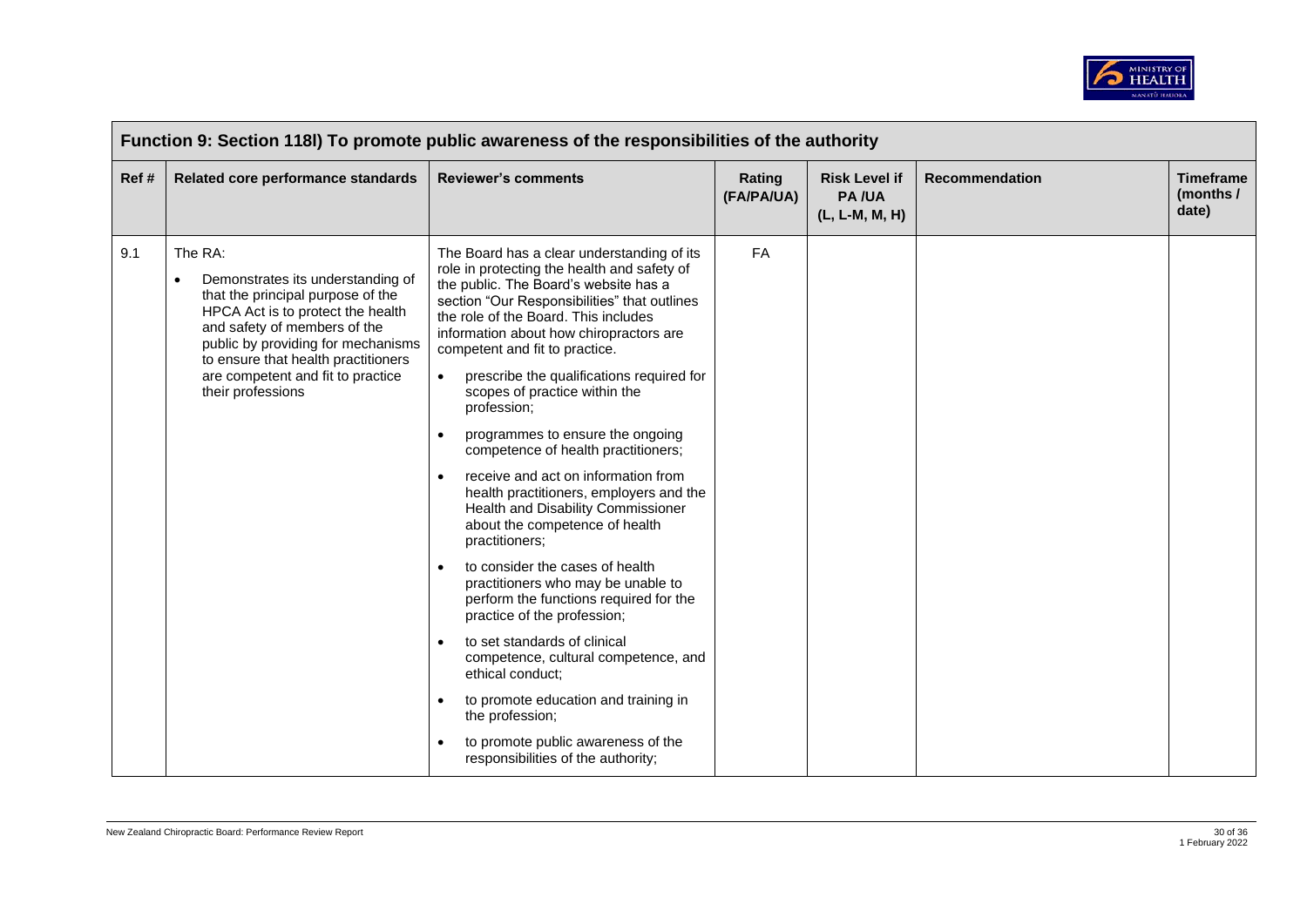

| Function 9: Section 118I) To promote public awareness of the responsibilities of the authority |                                                                                                                                   |                                                                                                                                                                                                                                                                                                                                                                                                                                                                                                    |                      |                                                          |                       |                                        |  |  |
|------------------------------------------------------------------------------------------------|-----------------------------------------------------------------------------------------------------------------------------------|----------------------------------------------------------------------------------------------------------------------------------------------------------------------------------------------------------------------------------------------------------------------------------------------------------------------------------------------------------------------------------------------------------------------------------------------------------------------------------------------------|----------------------|----------------------------------------------------------|-----------------------|----------------------------------------|--|--|
| Ref #                                                                                          | Related core performance standards                                                                                                | <b>Reviewer's comments</b>                                                                                                                                                                                                                                                                                                                                                                                                                                                                         | Rating<br>(FA/PA/UA) | <b>Risk Level if</b><br><b>PA/UA</b><br>$(L, L-M, M, H)$ | <b>Recommendation</b> | <b>Timeframe</b><br>(months /<br>date) |  |  |
| 9.2                                                                                            | Provides clear, accurate, and<br>publicly accessible information<br>about its purpose, functions and<br>core regulatory processes | The Board has a public website that<br>contains key information on its role and<br>functions and processes that regulate the<br>practitioners.<br>The Board publishes an annual report and<br>newsletters on a regular and ongoing<br>schedule.<br>The website is regularly reviewed to ensure<br>it remains current, accurate, and fit for<br>purpose. The Board has scheduled a<br>complete website review for 2022 and<br>includes plans for publishing key<br>documents in multiple languages. | FA                   |                                                          |                       |                                        |  |  |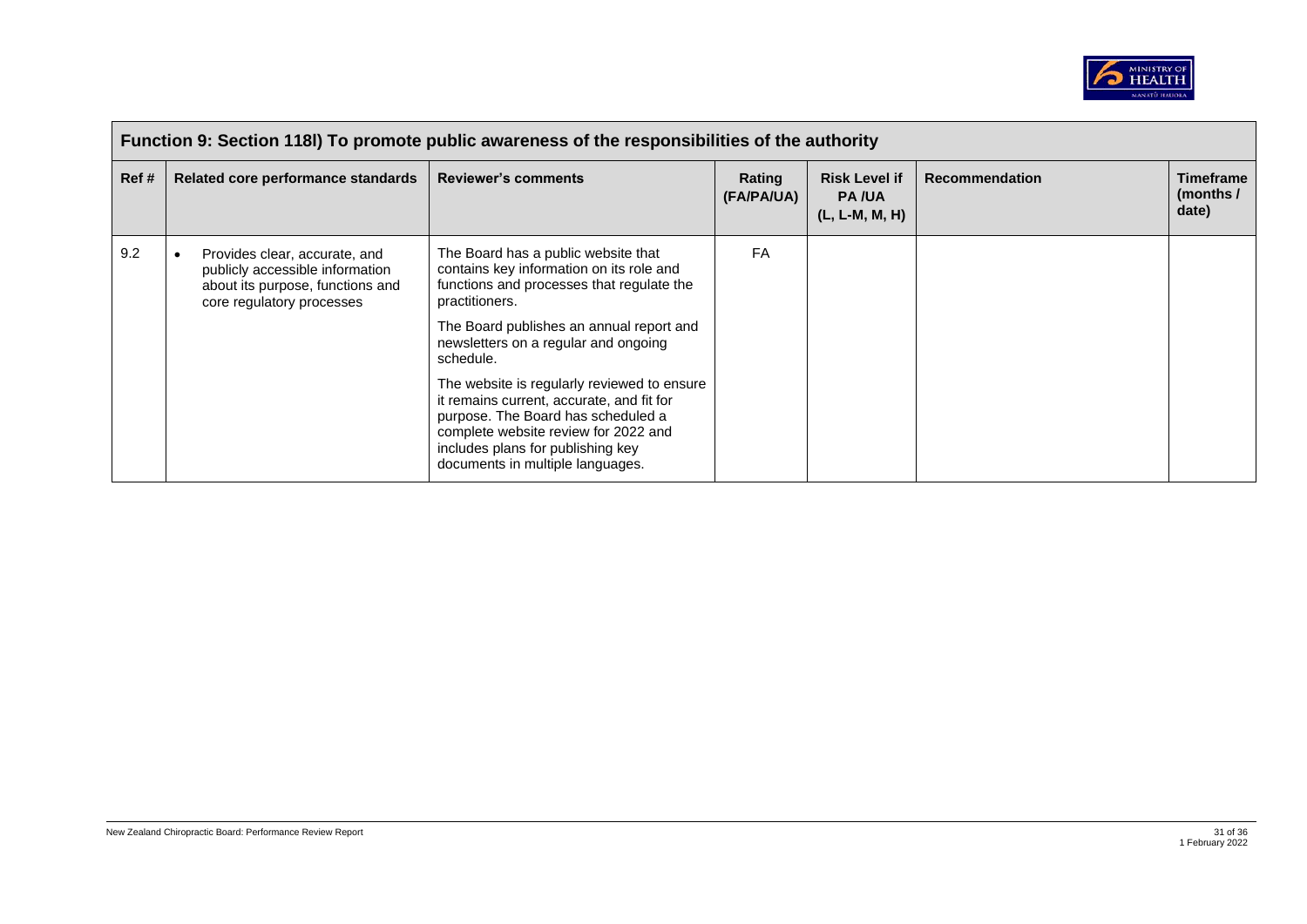

| Function 10: Section 118m) To exercise and perform any other functions, powers, and duties that are conferred or imposed on it by or<br>under this Act or any other enactment |                                                                                                                                                                                                                                                       |                                                                                                                                                                                                                                                                                                                                                                                                                                                                                                                                                                                                                                                                                                                                                                                                                                                                                                                                                                                                                                                                                                                                                                                                                                                                                                              |                      |                                                        |                                                                                                                                                      |                                                                     |  |  |
|-------------------------------------------------------------------------------------------------------------------------------------------------------------------------------|-------------------------------------------------------------------------------------------------------------------------------------------------------------------------------------------------------------------------------------------------------|--------------------------------------------------------------------------------------------------------------------------------------------------------------------------------------------------------------------------------------------------------------------------------------------------------------------------------------------------------------------------------------------------------------------------------------------------------------------------------------------------------------------------------------------------------------------------------------------------------------------------------------------------------------------------------------------------------------------------------------------------------------------------------------------------------------------------------------------------------------------------------------------------------------------------------------------------------------------------------------------------------------------------------------------------------------------------------------------------------------------------------------------------------------------------------------------------------------------------------------------------------------------------------------------------------------|----------------------|--------------------------------------------------------|------------------------------------------------------------------------------------------------------------------------------------------------------|---------------------------------------------------------------------|--|--|
| Ref #                                                                                                                                                                         | Related core performance standards                                                                                                                                                                                                                    | <b>Reviewer's comments</b>                                                                                                                                                                                                                                                                                                                                                                                                                                                                                                                                                                                                                                                                                                                                                                                                                                                                                                                                                                                                                                                                                                                                                                                                                                                                                   | Rating<br>(FA/PA/UA) | <b>Risk Level if</b><br><b>PA/UA</b><br>(L, L-M, M, H) | <b>Recommendation</b>                                                                                                                                | <b>Timeframe</b><br>(months /<br>date)                              |  |  |
| 10.1                                                                                                                                                                          | The RA:<br>Ensures that the principles of<br>٠<br>equity and of Te Tiriti o Waitangi/<br>the Treaty of Waitangi (as<br>articulated in Whakamaua: Māori<br>Health Action Plan 2020-2025) are<br>followed in the implementation of<br>all its functions | In its five-year strategic plan (2021-2026),<br>the Board explicitly made a commitment to<br>improve how it will foster and support<br>equitable health care for Māori, align with<br>the Government's direction for Maori health<br>advancement, and support the acquisition<br>of Māori health goals.<br>In 2021 the Board has been looking to<br>undertake engagement with Māori to seek<br>advice on the various elements of its<br>regulatory framework to better ensure the<br>framework is responsive to the needs of<br>Māori as tangata whenua of Aotearoa.<br>The Board recently engaged the services<br>of Piripi Winiata of Kawea Law and<br>Consultancy to: 1. develop a Te Tiriti o<br>Waitangi statement and framework for<br>integration into the Board's strategic plan<br>and competency standards; 2. develop a<br>strategy for engaging with Māori (whānau,<br>Māori health providers, and other<br>interested Māori rōpū) to understand: a.<br>how the profession can support health<br>outcomes for Māori; b. strategies for<br>ensuring health and safety for Māori in<br>regulating chiropractic health services.<br>This work will be completed in phases<br>starting with the statement and framework<br>around Te Tiriti o Waitangi and then<br>moving to an engagement strategy. | PA                   |                                                        | To continue the journey for the Board<br>working as a Tiriti engaged<br>organisation applying the principles of<br>equity and a Te Tiriti framework. | $6 - 12$<br>months (up<br>to 31<br>December<br>2022) and<br>ongoing |  |  |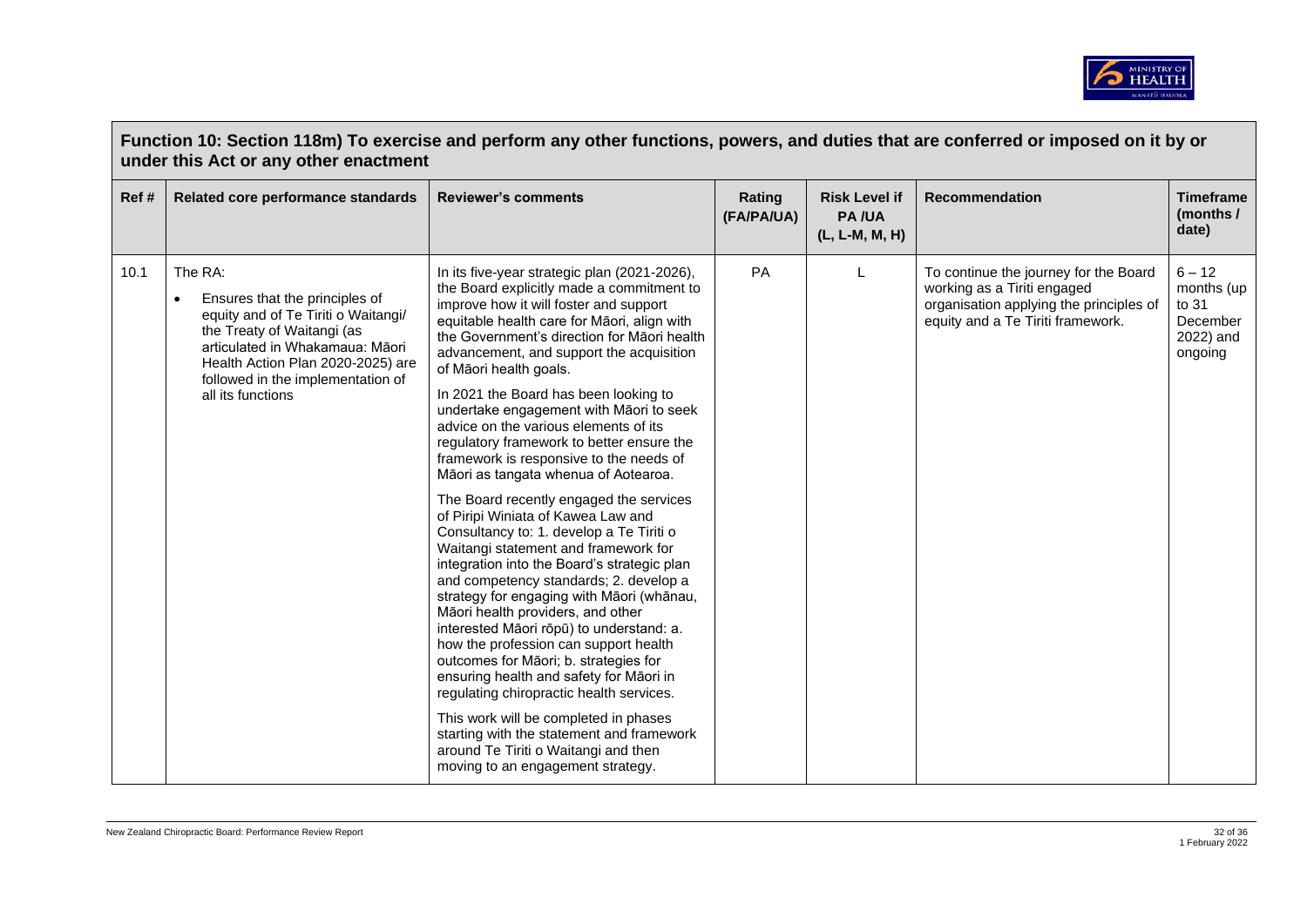

| Function 10: Section 118m) To exercise and perform any other functions, powers, and duties that are conferred or imposed on it by or<br>under this Act or any other enactment |                                                                                                                             |                                                                                                                                                                                                                                                                                                                                                                                                                                                                                                                                                                                                                                                |                      |                                                        |                       |                                        |  |
|-------------------------------------------------------------------------------------------------------------------------------------------------------------------------------|-----------------------------------------------------------------------------------------------------------------------------|------------------------------------------------------------------------------------------------------------------------------------------------------------------------------------------------------------------------------------------------------------------------------------------------------------------------------------------------------------------------------------------------------------------------------------------------------------------------------------------------------------------------------------------------------------------------------------------------------------------------------------------------|----------------------|--------------------------------------------------------|-----------------------|----------------------------------------|--|
| Ref#                                                                                                                                                                          | Related core performance standards                                                                                          | <b>Reviewer's comments</b>                                                                                                                                                                                                                                                                                                                                                                                                                                                                                                                                                                                                                     | Rating<br>(FA/PA/UA) | <b>Risk Level if</b><br><b>PA/UA</b><br>(L, L-M, M, H) | <b>Recommendation</b> | <b>Timeframe</b><br>(months /<br>date) |  |
| 10.2                                                                                                                                                                          | Ensure the principles of Right-<br>$\bullet$<br>touch regulation are followed in the<br>implementation of all its functions | The six principles of right-touch regulation<br>are proportionate, consistent, targeted,<br>transparent, accountable, and agile.                                                                                                                                                                                                                                                                                                                                                                                                                                                                                                               | FA                   |                                                        |                       |                                        |  |
|                                                                                                                                                                               |                                                                                                                             | The Board demonstrates these principles<br>through its policies, processes, systems,<br>consultations, governance and how it<br>works with its practitioners and<br>stakeholders.                                                                                                                                                                                                                                                                                                                                                                                                                                                              |                      |                                                        |                       |                                        |  |
|                                                                                                                                                                               |                                                                                                                             | The principles of right touch regulation<br>feature throughout the Board's 2021-2026<br>strategic plan.                                                                                                                                                                                                                                                                                                                                                                                                                                                                                                                                        |                      |                                                        |                       |                                        |  |
|                                                                                                                                                                               |                                                                                                                             | The Strategic Goals are: 1. Optimise<br>mechanisms to ensure chiropractors are<br>competent, fit to practise and focus on<br>cultural safety, with the aim of achieving<br>health equity and improved health<br>outcomes, 2. Provide standards of clinical<br>competence, cultural safety, and ethical<br>conduct, and ensure that the standards<br>reflect the expectations of the public, the<br>profession, and stakeholders. 3. Improve<br>the Board's relationship and partnership<br>with the public, the profession, and<br>stakeholders to further the Board's primary<br>purpose – to protect the health and safety<br>of the public. |                      |                                                        |                       |                                        |  |
|                                                                                                                                                                               |                                                                                                                             | The plan is publicly available on the<br>website. An annual business plan<br>implements the strategy.                                                                                                                                                                                                                                                                                                                                                                                                                                                                                                                                          |                      |                                                        |                       |                                        |  |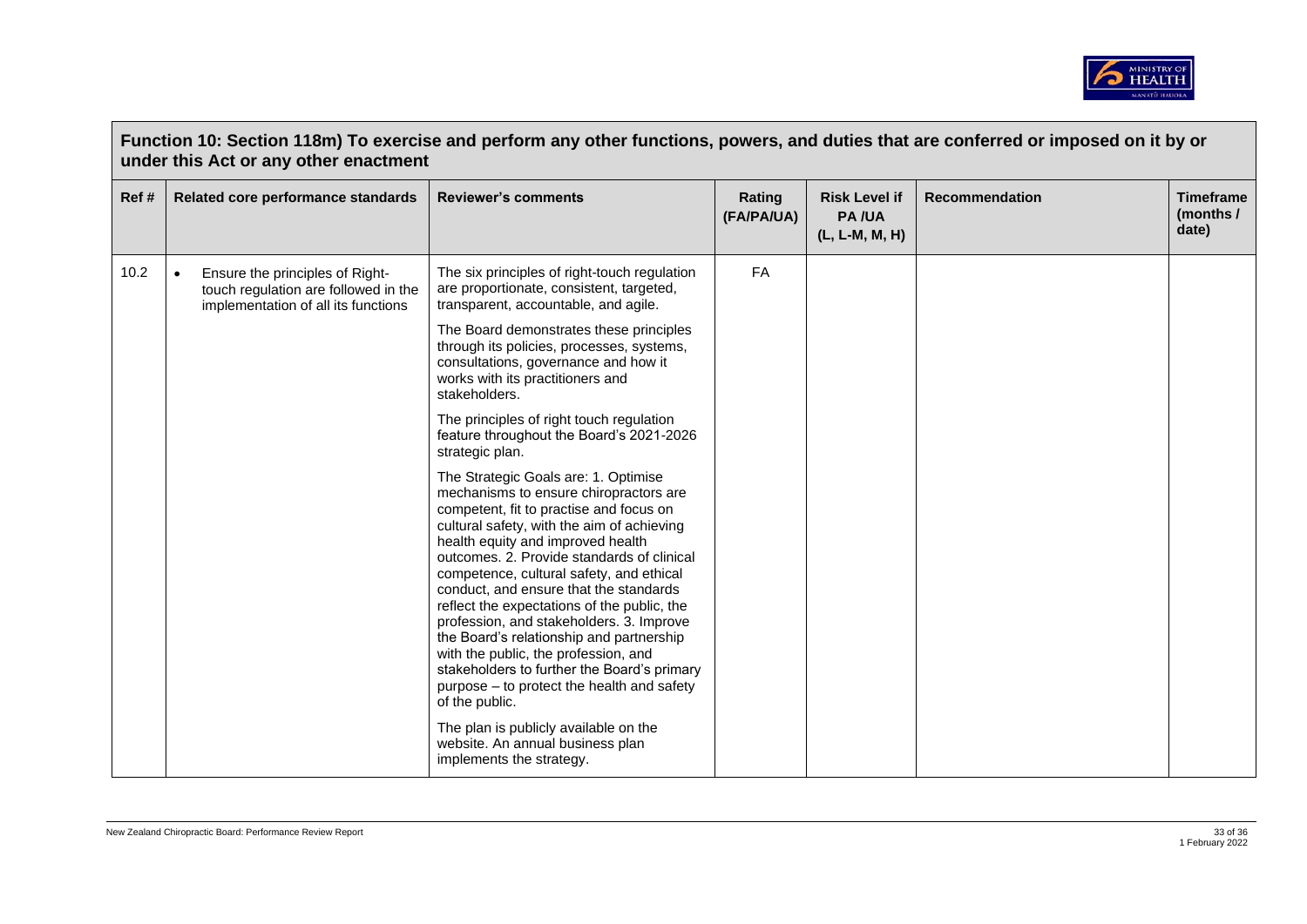

|       | Function 10: Section 118m) To exercise and perform any other functions, powers, and duties that are conferred or imposed on it by or<br>under this Act or any other enactment |                                                                                                                                                                              |                                                                                                                                                                                                                                                                                                                                                                                                 |                      |                                                        |                       |                                        |  |
|-------|-------------------------------------------------------------------------------------------------------------------------------------------------------------------------------|------------------------------------------------------------------------------------------------------------------------------------------------------------------------------|-------------------------------------------------------------------------------------------------------------------------------------------------------------------------------------------------------------------------------------------------------------------------------------------------------------------------------------------------------------------------------------------------|----------------------|--------------------------------------------------------|-----------------------|----------------------------------------|--|
| Ref # |                                                                                                                                                                               | Related core performance standards                                                                                                                                           | <b>Reviewer's comments</b>                                                                                                                                                                                                                                                                                                                                                                      | Rating<br>(FA/PA/UA) | <b>Risk Level if</b><br><b>PA/UA</b><br>(L, L-M, M, H) | <b>Recommendation</b> | <b>Timeframe</b><br>(months /<br>date) |  |
| 10.3  | $\bullet$                                                                                                                                                                     | Identifies and addresses emerging<br>areas of risk and prioritises any<br>areas of public safety concern                                                                     | The Board maintains a Risks Register that<br>identifies risk across its functions using a<br>risk rating system.                                                                                                                                                                                                                                                                                | FA                   |                                                        |                       |                                        |  |
|       |                                                                                                                                                                               |                                                                                                                                                                              | Identification and assessment of risks are<br>managed, and the register is updated on a<br>bi-annual schedule.                                                                                                                                                                                                                                                                                  |                      |                                                        |                       |                                        |  |
| 10.4  | $\bullet$                                                                                                                                                                     | Consults and works effectively with<br>all relevant stakeholders across all<br>its functions to identify and<br>manage risk to the public in<br>respect of its practitioners | The Board has a well-established pattern<br>of consulting with relevant stakeholders.<br>Consultations are framed to allow<br>respondents sufficient time to submit their<br>feedback. Different methods of consultation<br>have been used to account for different<br>levels of complexity, for example open-<br>ended email submissions with Survey<br>Monkey for more complex consultations. | <b>FA</b>            |                                                        |                       |                                        |  |
|       |                                                                                                                                                                               |                                                                                                                                                                              | The Board maintains a list of key<br>stakeholders who are alerted to the release<br>of publications pertaining to the Board's<br>work.                                                                                                                                                                                                                                                          |                      |                                                        |                       |                                        |  |
|       |                                                                                                                                                                               |                                                                                                                                                                              | There is a Memorandum of Understanding<br>(MoU) agreement with the New Zealand<br>Chiropractic Association and the New<br>Zealand College of Chiropractic.                                                                                                                                                                                                                                      |                      |                                                        |                       |                                        |  |
| 10.5  |                                                                                                                                                                               | Consistently fulfils all other duties<br>that are imposed on it under the<br>HPCA Act or any other enactment                                                                 | There is a Governance Policy and a Board<br>member code of conduct. The Board meets<br>four times per year and conducts an annual<br>strategic planning day with the next one<br>scheduled for Februray2022.                                                                                                                                                                                    | FA                   |                                                        |                       |                                        |  |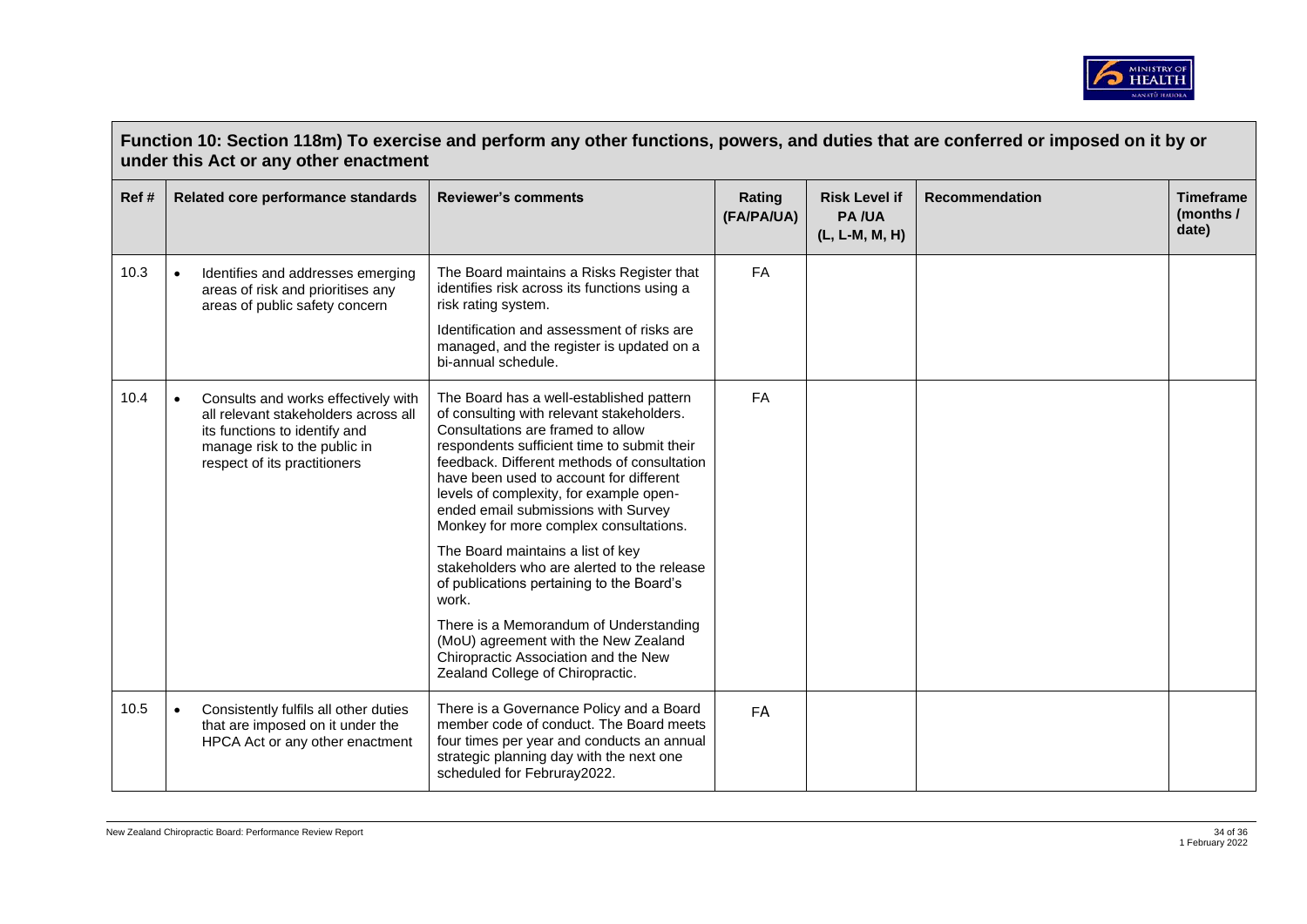

| Ref# | Related core performance standards | <b>Reviewer's comments</b>                                                                                                                                                                                                                                                                          | Rating<br>(FA/PA/UA) | <b>Risk Level if</b><br><b>PA/UA</b><br>(L, L-M, M, H) | Recommendation | <b>Timeframe</b><br>(months /<br>date) |
|------|------------------------------------|-----------------------------------------------------------------------------------------------------------------------------------------------------------------------------------------------------------------------------------------------------------------------------------------------------|----------------------|--------------------------------------------------------|----------------|----------------------------------------|
|      |                                    | Board committees are the Finance, Audit &<br>Risk Committee, the Registration &<br>Recertification Committee, and the Policy<br>Committee; they all have terms of<br>reference. There is also an External<br>committee for the Competency-Based<br>Standards for Chiropractors Review<br>Committee. |                      |                                                        |                |                                        |
|      |                                    | There is a Board member induction guide,<br>and all incoming members receive an<br>orientation session prior to their first<br>meeting.                                                                                                                                                             |                      |                                                        |                |                                        |
|      |                                    | The Board identifies that it fulfils its<br>obligations as an eemployer and as a<br>public, administrative and regulatory body.                                                                                                                                                                     |                      |                                                        |                |                                        |
|      |                                    | This includes fiscal prudence and<br>sustainability which is monitored through<br>external audits under the Public Audit Act<br>2001 with all annual audits to date having<br>returned an untagged result.                                                                                          |                      |                                                        |                |                                        |
|      |                                    | Recommendations for quality<br>improvements as set out in annual audit<br>management reports. The Board reviews<br>its practitioner fees annually to align with<br>annual budgets and reserves policy.                                                                                              |                      |                                                        |                |                                        |
|      |                                    | A consultant has been engaged to<br>document the Board's processes for staff<br>and Board members to use, along with a<br>full set of template letters. This work will be                                                                                                                           |                      |                                                        |                |                                        |

 $\sqrt{2}$